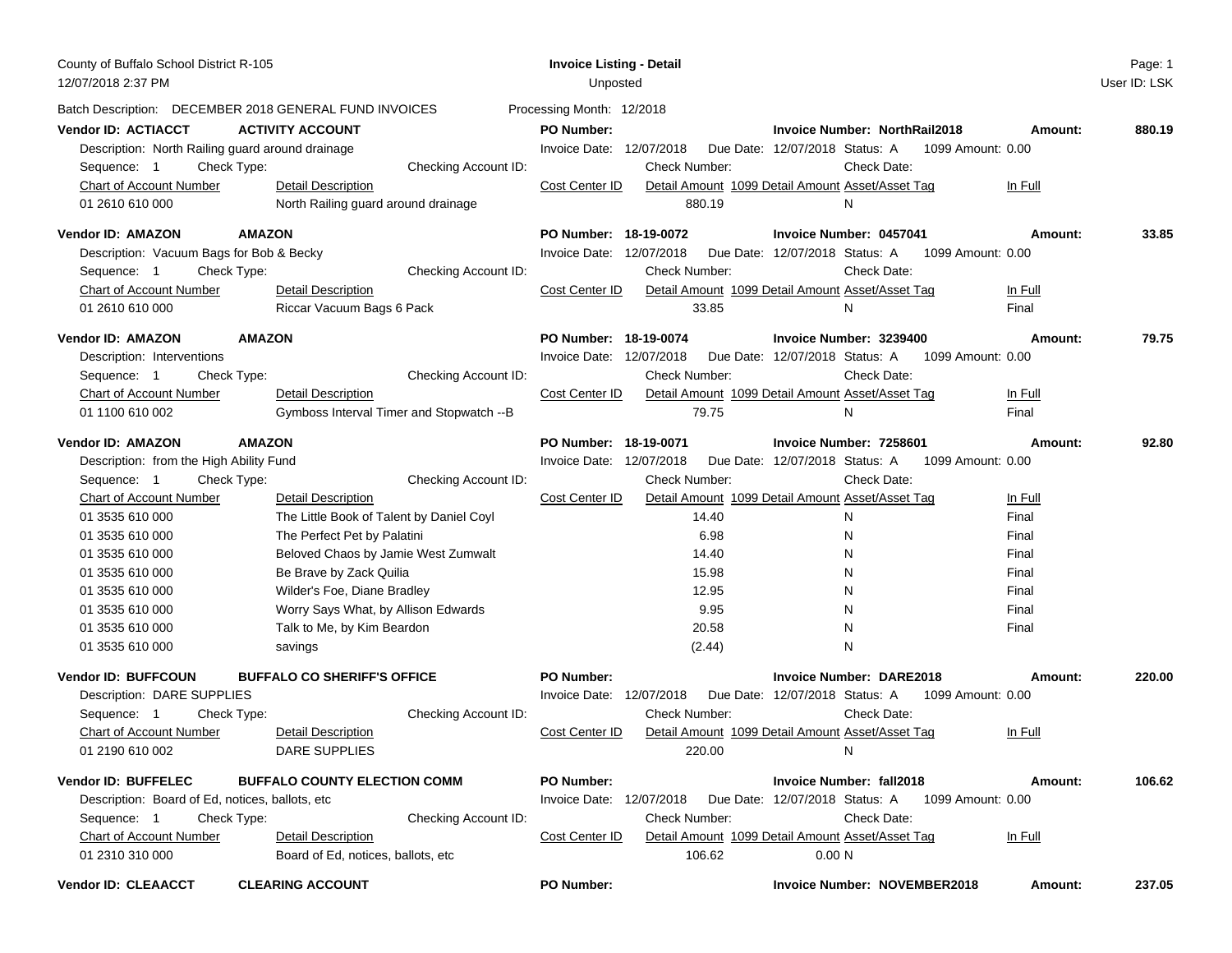| County of Buffalo School District R-105<br>12/07/2018 2:37 PM |                                   | <b>Invoice Listing - Detail</b><br>Unposted |                      |                                                  |                   | Page: 2<br>User ID: LSK |
|---------------------------------------------------------------|-----------------------------------|---------------------------------------------|----------------------|--------------------------------------------------|-------------------|-------------------------|
| Description: PARADE, SHIPPING<br>Sequence: 1<br>Check Type:   | Checking Account ID:              | Invoice Date: 12/07/2018                    | Check Number:        | Due Date: 12/07/2018 Status: A<br>Check Date:    | 1099 Amount: 0.00 |                         |
| Chart of Account Number                                       | Detail Description                | Cost Center ID                              |                      | Detail Amount 1099 Detail Amount Asset/Asset Tag | In Full           |                         |
| 01 1100 610 000 003                                           | <b>MINDEN PARADE</b>              |                                             | 50.00                | N                                                |                   |                         |
| 01 2220 610 000                                               | USPS RET'D BOOKS                  |                                             | 11.30                | N                                                |                   |                         |
| 01 2230 650 000                                               | AMAZON EXT CORDS/REELS            |                                             | 95.58                | N                                                |                   |                         |
| 01 3535 610 001                                               | HYVEE, SOPH MEALS FOR CROSSROADS  |                                             | 277.64               | N                                                |                   |                         |
| 01 2220 610 000                                               | USPS SHIPPED BOOK                 |                                             | 2.53                 | N                                                |                   |                         |
| 01 3300 610 002                                               | <b>KEY CARDS/FITNESS CENTER</b>   |                                             | (200.00)             | N                                                |                   |                         |
| <b>Vendor ID: COMPCORP</b>                                    | <b>COMPANION CORPORATION</b>      | PO Number: 18-19-0062                       |                      | Invoice Number: 106521                           | Amount:           | 1,195.00                |
| Description: Alexandria Library Management System             |                                   | Invoice Date: 12/07/2018                    |                      | Due Date: 12/07/2018 Status: A                   | 1099 Amount: 0.00 |                         |
| Check Type:<br>Sequence: 1                                    | Checking Account ID:              |                                             | Check Number:        | Check Date:                                      |                   |                         |
| Chart of Account Number                                       | <b>Detail Description</b>         | Cost Center ID                              |                      | Detail Amount 1099 Detail Amount Asset/Asset Tag | In Full           |                         |
| 01 2220 643 000                                               | Alexandria Subscription           |                                             | 1,195.00             | N                                                | Incomplete        |                         |
| <b>Vendor ID: COUROMAH</b>                                    | <b>COURTYARD OMAHA LAVISTA</b>    | PO Number: 18-19-0047                       |                      | Invoice Number: 20181207                         | Amount:           | 1,915.20                |
| Description: Hotel Room - NASB State Conv-2 nights            |                                   | Invoice Date: 12/07/2018                    |                      | Due Date: 12/07/2018 Status: A                   | 1099 Amount: 0.00 |                         |
| Check Type:<br>Sequence: 1                                    | Checking Account ID:              |                                             | Check Number:        | Check Date:                                      |                   |                         |
| <b>Chart of Account Number</b>                                | Detail Description                | Cost Center ID                              |                      | Detail Amount 1099 Detail Amount Asset/Asset Tag | In Full           |                         |
| 01 2320 580 000                                               | Courtyard Marriott La Vista       |                                             | 319.20               | N                                                | Final             |                         |
| 01 2310 580 000                                               | Courtyard Marriott La Vista       |                                             | 319.20               | N                                                | Final             |                         |
| 01 2310 580 000                                               | Courtyard Marriott LaVista        |                                             | 319.20               | N                                                | Final             |                         |
| 01 2310 580 000                                               | Courtyard Marriott La Vista       |                                             | 319.20               | N                                                | Final             |                         |
| 01 2310 580 000                                               | Courtyard Marriott La Vista       |                                             | 319.20               | N                                                | Final             |                         |
| 01 2310 580 000                                               | Courtyard Marriott La Vista       |                                             | 319.20               | N                                                | Final             |                         |
| <b>Vendor ID: CUMMCENT</b>                                    | <b>CUMMINS CENTRAL POWER, LLC</b> | <b>PO Number:</b>                           |                      | Invoice Number: J7-6732                          | Amount:           | 657.67                  |
| Description: Bus 09 evaluation                                |                                   | Invoice Date: 12/07/2018                    |                      | Due Date: 12/07/2018 Status: A                   | 1099 Amount: 0.00 |                         |
| Sequence: 1<br>Check Type:                                    | Checking Account ID:              |                                             | Check Number:        | Check Date:                                      |                   |                         |
| <b>Chart of Account Number</b>                                | <b>Detail Description</b>         | Cost Center ID                              |                      | Detail Amount 1099 Detail Amount Asset/Asset Tag | In Full           |                         |
| 01 2730 430 000                                               | Bus 09 evaluation                 |                                             | 657.67               | N                                                |                   |                         |
| <b>Vendor ID: EAKEOFC</b>                                     | <b>EAKES OFFICE SOLUTIONS</b>     | <b>PO Number:</b>                           |                      | Invoice Number: 7664755-0                        | Amount:           | 98.00                   |
| Description: STAPLES FOR COLOR COPIER                         |                                   | Invoice Date: 12/07/2018                    |                      | Due Date: 12/07/2018 Status: A                   | 1099 Amount: 0.00 |                         |
| Sequence: 1<br>Check Type:                                    | Checking Account ID:              |                                             | Check Number:        | Check Date:                                      |                   |                         |
| <b>Chart of Account Number</b>                                | <b>Detail Description</b>         | Cost Center ID                              |                      | Detail Amount 1099 Detail Amount Asset/Asset Tag | In Full           |                         |
| 01 1100 610 000                                               | STAPLES FOR COLOR COPIER          |                                             | 98.00                | N                                                |                   |                         |
| <b>Vendor ID: EAKEOFC</b>                                     | <b>EAKES OFFICE SOLUTIONS</b>     | <b>PO Number:</b>                           |                      | Invoice Number: 7664759-0                        | Amount:           | 80.00                   |
| Description: STAPLES BW COPIER                                |                                   | Invoice Date: 12/07/2018                    |                      | Due Date: 12/07/2018 Status: A 1099 Amount: 0.00 |                   |                         |
| Sequence: 1<br>Check Type:                                    | Checking Account ID:              |                                             | <b>Check Number:</b> | Check Date:                                      |                   |                         |
| <b>Chart of Account Number</b>                                | <b>Detail Description</b>         | Cost Center ID                              |                      | Detail Amount 1099 Detail Amount Asset/Asset Tag | In Full           |                         |
| 01 1100 610 000                                               | STAPLES BW COPIER                 |                                             | 80.00                | N                                                |                   |                         |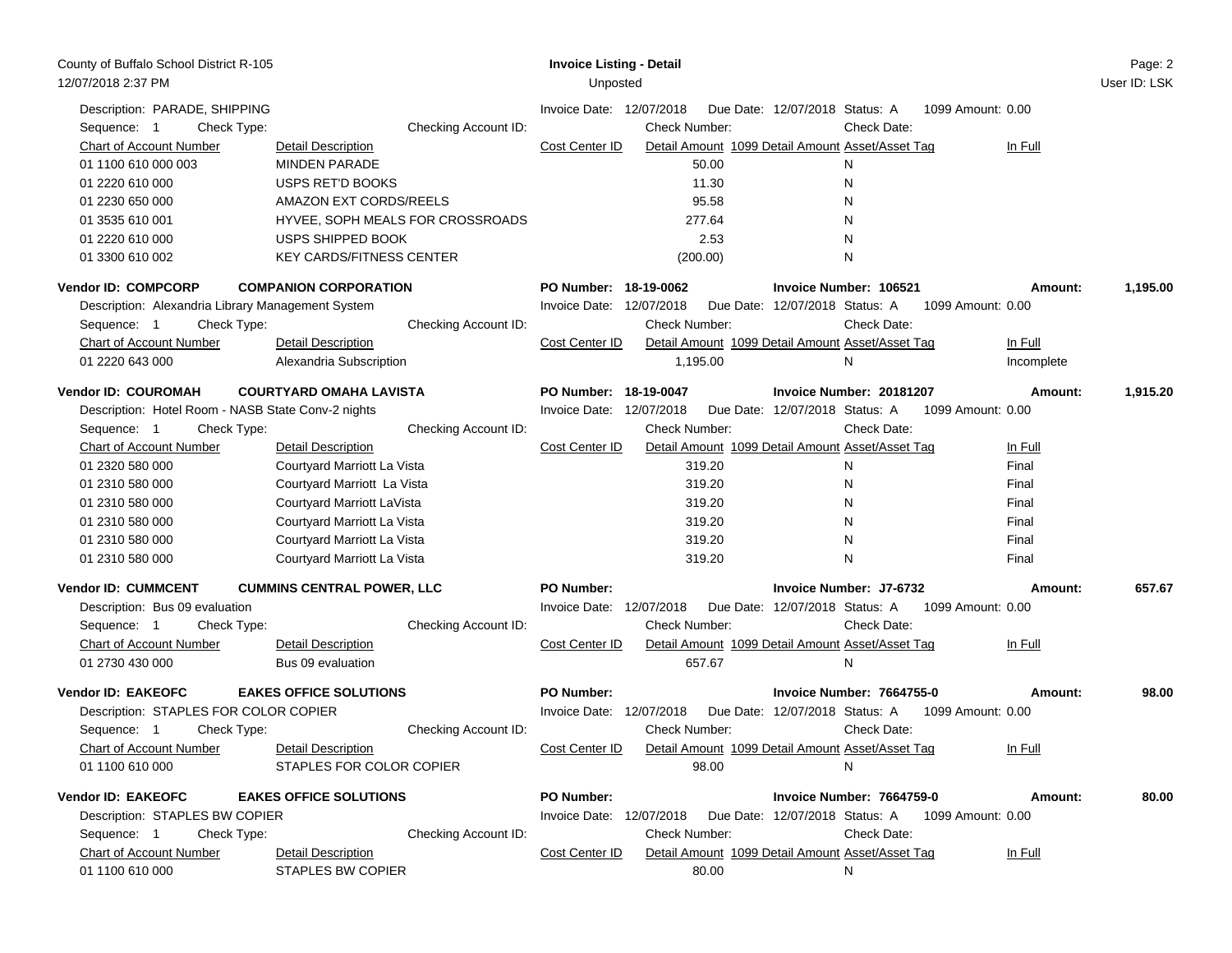| County of Buffalo School District R-105 |               |                               |                      | <b>Invoice Listing - Detail</b> |               |          |                                                  |             |                   | Page: 3      |
|-----------------------------------------|---------------|-------------------------------|----------------------|---------------------------------|---------------|----------|--------------------------------------------------|-------------|-------------------|--------------|
| 12/07/2018 2:37 PM                      |               |                               |                      | Unposted                        |               |          |                                                  |             |                   | User ID: LSK |
| Vendor ID: EAKEOFC                      |               | <b>EAKES OFFICE SOLUTIONS</b> |                      | PO Number:                      |               |          | Invoice Number: inv100398                        |             | Amount:           | 1,339.97     |
| Description: 9-11 BW copies             |               |                               |                      | Invoice Date: 12/07/2018        |               |          | Due Date: 12/07/2018 Status: A                   |             | 1099 Amount: 0.00 |              |
| Sequence: 1                             | Check Type:   |                               | Checking Account ID: |                                 | Check Number: |          |                                                  | Check Date: |                   |              |
| <b>Chart of Account Number</b>          |               | <b>Detail Description</b>     |                      | Cost Center ID                  |               |          | Detail Amount 1099 Detail Amount Asset/Asset Tag |             | In Full           |              |
| 01 1100 550 000                         |               | 9-11 BW copies                |                      |                                 |               | 1,339.97 | Ν                                                |             |                   |              |
| Vendor ID: ESU10                        | <b>ESU 10</b> |                               |                      | <b>PO Number:</b>               |               |          | <b>Invoice Number: DEC2018</b>                   |             | Amount:           | 19,077.83    |
| Description: SERVICES                   |               |                               |                      | Invoice Date: 12/07/2018        |               |          | Due Date: 12/07/2018 Status: A                   |             | 1099 Amount: 0.00 |              |
| Sequence: 1                             | Check Type:   |                               | Checking Account ID: |                                 | Check Number: |          |                                                  | Check Date: |                   |              |
| <b>Chart of Account Number</b>          |               | <b>Detail Description</b>     |                      | Cost Center ID                  |               |          | Detail Amount 1099 Detail Amount Asset/Asset Tag |             | In Full           |              |
| 01 2230 432 000                         |               | <b>NETWORK OPS</b>            |                      |                                 |               | 56.25    | N                                                |             |                   |              |
| 01 2151 591 001                         |               | SPEECH SA SEC                 |                      |                                 |               | 3,908.64 | N                                                |             |                   |              |
| 01 2151 591 002                         |               | SPEECH ELEM                   |                      |                                 |               | 4,635.83 | N                                                |             |                   |              |
| 01 6406 591 002                         |               | SPEECH 3-4                    |                      |                                 |               | 454.49   | Ν                                                |             |                   |              |
| 01 6404 591 002                         |               | SPEECH B-2                    |                      |                                 |               | 90.90    | Ν                                                |             |                   |              |
| 01 2151 591 001                         |               | DEAF ED SEC                   |                      |                                 |               | 344.50   | Ν                                                |             |                   |              |
| 01 6404 591 002                         |               | DEAF ED 3-4                   |                      |                                 |               | 86.13    | Ν                                                |             |                   |              |
| 01 2151 591 001                         |               | <b>AUDIO SEC</b>              |                      |                                 |               | 49.43    | Ν                                                |             |                   |              |
| 01 2151 591 002                         |               | <b>AUDIO ELEM</b>             |                      |                                 |               | 49.43    | Ν                                                |             |                   |              |
| 01 6404 591 002                         |               | AUDIO 3-4                     |                      |                                 |               | 12.36    | Ν                                                |             |                   |              |
| 01 6404 591 002                         |               | AUDIO B-2                     |                      |                                 |               | 12.36    | Ν                                                |             |                   |              |
| 01 2161 591 001                         |               | OT SA SEC                     |                      |                                 |               | 781.77   | Ν                                                |             |                   |              |
| 01 2161 591 002                         |               | OT SA ELEM                    |                      |                                 |               | 781.77   | Ν                                                |             |                   |              |
| 01 6404 591 002                         |               | OT 3-4                        |                      |                                 |               | 296.88   | Ν                                                |             |                   |              |
| 01 6404 591 002                         |               | OT B-2                        |                      |                                 |               | 118.75   | Ν                                                |             |                   |              |
| 01 2171 591 001                         |               | PT SEC                        |                      |                                 |               | 371.67   | Ν                                                |             |                   |              |
| 01 2171 591 002                         |               | PT ELEM                       |                      |                                 |               | 371.67   | Ν                                                |             |                   |              |
| 01 6406 591 002                         |               | PT 3-4                        |                      |                                 |               | 233.62   | N                                                |             |                   |              |
| 01 6404 591 002                         |               | PT B-2                        |                      |                                 |               | 85.95    | N                                                |             |                   |              |
| 01 6410 591 001                         |               | <b>PSYCH SEC</b>              |                      |                                 |               | 1,438.11 | N                                                |             |                   |              |
| 01 6410 591 002                         |               | <b>PSYCH ELEM</b>             |                      |                                 |               | 970.73   | N                                                |             |                   |              |
| 01 2141 591 002                         |               | <b>PSYC ELM</b>               |                      |                                 |               | 467.38   | N                                                |             |                   |              |
| 01 6404 591 002                         |               | PSYCH B-2                     |                      |                                 |               | 359.53   | N                                                |             |                   |              |
| 01 2181 591 001                         |               | <b>VISION SEC</b>             |                      |                                 |               | 208.11   | N                                                |             |                   |              |
| 01 1200 591 001                         |               | SPED SUPERVISION SEC          |                      |                                 |               | 858.33   | N                                                |             |                   |              |
| 01 1200 591 002                         |               | SPED SUPERVISION ELEM         |                      |                                 |               | 858.33   | Ν                                                |             |                   |              |
| 01 6406 591 002                         |               | SPED SUPERVISION 3-4          |                      |                                 |               | 208.18   | N                                                |             |                   |              |
| 01 6404 591 002                         |               | SPED SUPERVISION B-2          |                      |                                 |               | 208.18   | Ν                                                |             |                   |              |
| 01 1200 591 001                         |               | <b>VOCATION SEC</b>           |                      |                                 |               | 329.02   | N                                                |             |                   |              |
| 01 2213 330 000                         |               | <b>Staff Trainging</b>        |                      |                                 |               | 70.00    | N                                                |             |                   |              |
| 01 6404 591 002                         |               | PSYCH 3-4                     |                      |                                 |               | 359.53   | N                                                |             |                   |              |
| Vendor ID: KBEAR                        |               | <b>KBEAR COUNTRY</b>          |                      | PO Number:                      |               |          | <b>Invoice Number: STATE VB</b>                  |             | Amount:           | 336.00       |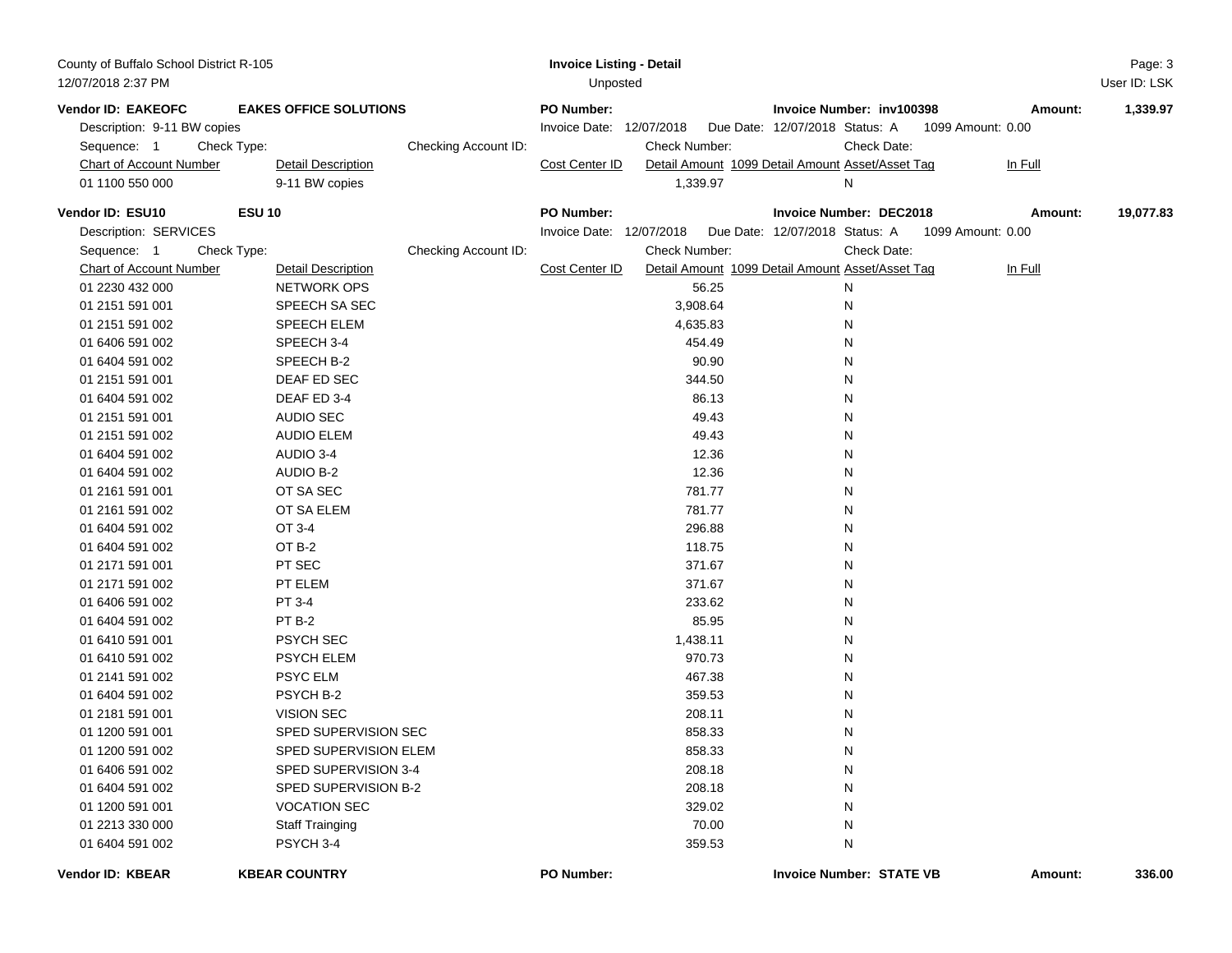| County of Buffalo School District R-105<br>12/07/2018 2:37 PM                                                                                                     |                                                                                                                 | <b>Invoice Listing - Detail</b><br>Unposted                                                                                                                                                                                                                                                 | Page: 4<br>User ID: LSK |
|-------------------------------------------------------------------------------------------------------------------------------------------------------------------|-----------------------------------------------------------------------------------------------------------------|---------------------------------------------------------------------------------------------------------------------------------------------------------------------------------------------------------------------------------------------------------------------------------------------|-------------------------|
| Description: RADIO ADS<br>Check Type:<br>Sequence: 1<br>Chart of Account Number<br>01 2310 540 000                                                                | Checking Account ID:<br>Detail Description<br><b>RADIO ADS</b>                                                  | Invoice Date: 12/07/2018<br>Due Date: 12/07/2018 Status: A<br>1099 Amount: 0.00<br><b>Check Number:</b><br>Check Date:<br>Cost Center ID<br>Detail Amount 1099 Detail Amount Asset/Asset Tag<br>In Full<br>336.00<br>N                                                                      |                         |
| Vendor ID: KSBLAW<br><b>KSB LAW</b><br>Description: LEGALS<br>Check Type:<br>Sequence: 1<br><b>Chart of Account Number</b><br>01 2310 317 000                     | Checking Account ID:<br><b>Detail Description</b><br><b>LEGALS</b>                                              | <b>PO Number:</b><br><b>Invoice Number: 5471</b><br>Amount:<br>Invoice Date: 12/07/2018<br>Due Date: 12/07/2018 Status: A<br>1099 Amount: 88.00<br><b>Check Number:</b><br>Check Date:<br>Detail Amount 1099 Detail Amount Asset/Asset Tag<br>Cost Center ID<br>In Full<br>88.00<br>88.00 N | 88.00                   |
| Vendor ID: LOOMCASE<br>Description: OCT NOV AD TRIPS<br>Check Type:<br>Sequence: 1<br>Chart of Account Number<br>01 1100 333 000                                  | <b>LOOMIS, CASEY</b><br>Checking Account ID:<br>Detail Description<br>OCT NOV AD TRIPS                          | <b>PO Number:</b><br>Invoice Number: FALL AD MILEAGE<br>Amount:<br>Invoice Date: 12/07/2018  Due Date: 12/07/2018  Status: A<br>1099 Amount: 0.00<br>Check Number:<br>Check Date:<br>Cost Center ID<br>Detail Amount 1099 Detail Amount Asset/Asset Tag<br>In Full<br>349.92<br>N           | 349.92                  |
| <b>Vendor ID: MATHESON</b><br>Description: carbon dioxide for Shop classes<br>Sequence: 1<br>Check Type:<br><b>Chart of Account Number</b><br>01 1100 610 001 005 | <b>MATHESON TRIGAS</b><br>Checking Account ID:<br><b>Detail Description</b><br>carbon dioxide for Shop classes  | PO Number:<br>Invoice Number: 51388604<br>Amount:<br>Due Date: 12/07/2018 Status: A 1099 Amount: 0.00<br>Invoice Date: 12/07/2018<br><b>Check Number:</b><br>Check Date:<br>Cost Center ID<br>Detail Amount 1099 Detail Amount Asset/Asset Tag<br>In Full<br>40.50<br>N                     | 40.50                   |
| <b>Vendor ID: MENARDS</b><br><b>MENARDS</b><br>Description: SUPPLIES<br>Sequence: 1<br>Check Type:<br>Chart of Account Number<br>01 2610 610 000                  | Checking Account ID:<br><b>Detail Description</b><br><b>SUPPLIES</b>                                            | <b>PO Number:</b><br>Invoice Number: 69850<br>Amount:<br>Invoice Date: 12/07/2018<br>Due Date: 12/07/2018 Status: A<br>1099 Amount: 0.00<br><b>Check Number:</b><br>Check Date:<br>Detail Amount 1099 Detail Amount Asset/Asset Tag<br>Cost Center ID<br>In Full<br>29.68<br>N              | 29.68                   |
| <b>Vendor ID: NEBRCOUN</b><br>Description: BOB FALL TECH CONF<br>Check Type:<br>Sequence: 1<br>Chart of Account Number                                            | <b>NEBRASKA COUNCIL OF SCHOOL</b><br><b>ADMINISTRATORS</b><br>Checking Account ID:<br><b>Detail Description</b> | <b>PO Number:</b><br><b>Invoice Number: 57857</b><br>Amount:<br>Invoice Date: 12/07/2018<br>Due Date: 12/07/2018 Status: A<br>1099 Amount: 0.00<br>Check Date:<br><b>Check Number:</b><br>Cost Center ID<br>Detail Amount 1099 Detail Amount Asset/Asset Tag<br>In Full                     | 125.00                  |
| 01 2120 330 000<br><b>Vendor ID: NICHREPA</b><br>Description: BUS 11 INSP, FUEL FILTER, BLOWER MOTOR<br>Sequence: 1<br>Check Type:                                | <b>BOB FALL TECH CONF</b><br><b>NICHOLS REPAIR</b><br>Checking Account ID:                                      | 125.00<br>N<br><b>PO Number:</b><br>Invoice Number: 30404<br>Amount:<br>Invoice Date: 12/07/2018  Due Date: 12/07/2018  Status: A  1099  Amount: 0.00<br><b>Check Number:</b><br>Check Date:                                                                                                | 1,057.21                |
| <b>Chart of Account Number</b><br>01 2730 430 000<br><b>Vendor ID: NICHREPA</b><br>Description: 08 bus INSP                                                       | <b>Detail Description</b><br>BUS 11 INSP, FUEL FILTER, BLOWER<br><b>MOTOR</b><br><b>NICHOLS REPAIR</b>          | Cost Center ID<br>Detail Amount 1099 Detail Amount Asset/Asset Tag<br>In Full<br>1,057.21<br>N<br><b>PO Number:</b><br><b>Invoice Number: 30703</b><br>Amount:<br>Invoice Date: 12/07/2018<br>Due Date: 12/07/2018 Status: A<br>1099 Amount: 0.00                                           | 86.50                   |
| Check Type:<br>Sequence: 1                                                                                                                                        | Checking Account ID:                                                                                            | Check Number:<br>Check Date:                                                                                                                                                                                                                                                                |                         |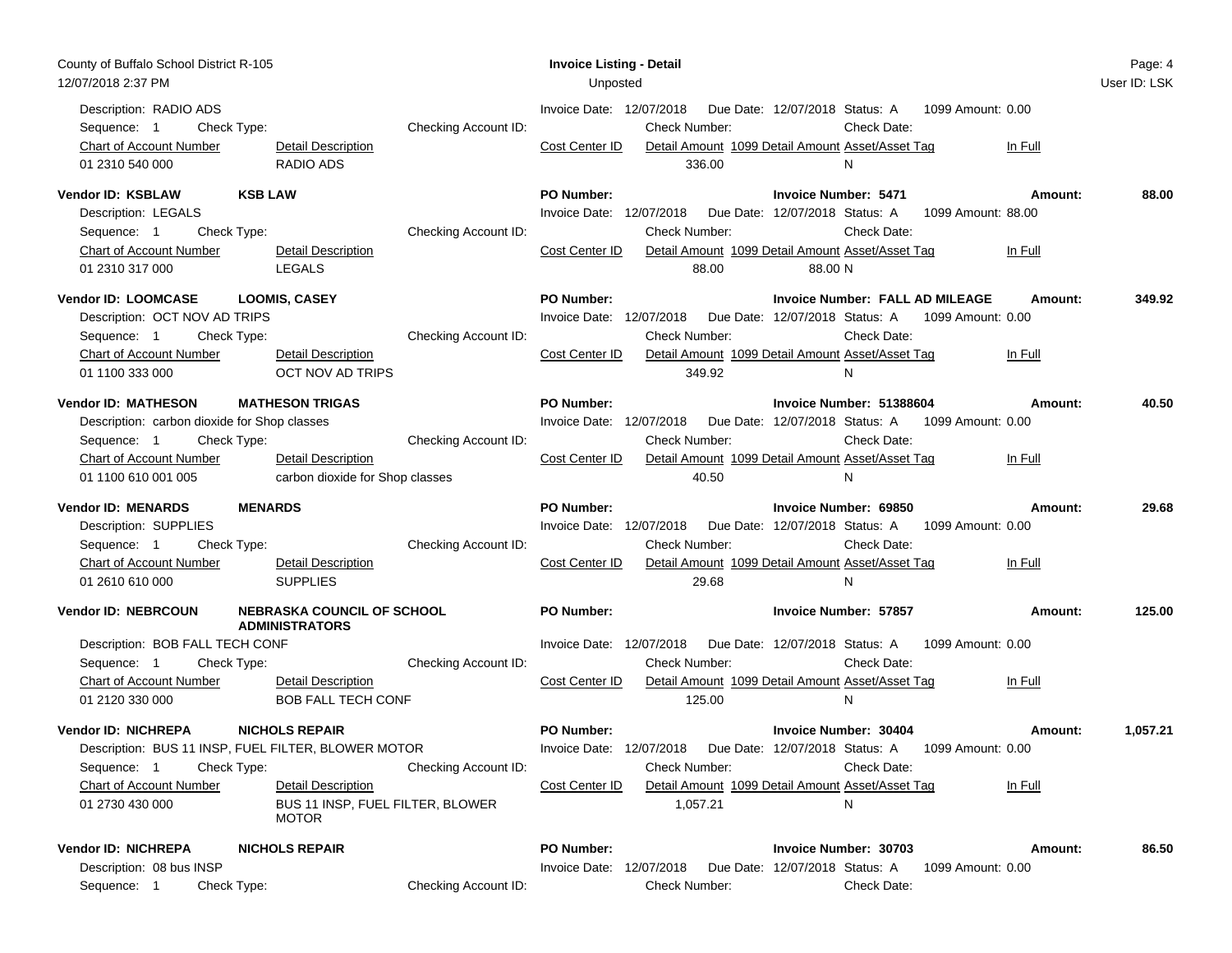| User ID: LSK<br>12/07/2018 2:37 PM<br>Unposted<br><b>Detail Description</b><br><b>Chart of Account Number</b><br>Cost Center ID<br>Detail Amount 1099 Detail Amount Asset/Asset Tag<br>In Full<br>08 bus INSP<br>01 2730 430 000<br>86.50<br>N<br><b>NICHOLS REPAIR</b><br>Vendor ID: NICHREPA<br><b>PO Number:</b><br><b>Invoice Number: 30740</b><br>71.74<br>Amount:<br>Description: 16 VAN INSP<br>Invoice Date: 12/07/2018<br>Due Date: 12/07/2018 Status: A<br>1099 Amount: 0.00<br>Checking Account ID:<br>Check Number:<br>Check Date:<br>Sequence: 1<br>Check Type:<br><b>Chart of Account Number</b><br><b>Detail Description</b><br>Cost Center ID<br>Detail Amount 1099 Detail Amount Asset/Asset Tag<br>In Full<br>01 2730 430 000<br>16 VAN INSP<br>71.74<br>N<br><b>Vendor ID: NICHREPA</b><br>PO Number:<br><b>NICHOLS REPAIR</b><br><b>Invoice Number: 30745</b><br>91.51<br>Amount:<br>Invoice Date: 12/07/2018<br>Description: 07 BUS LAMP & STATE INSP<br>Due Date: 12/07/2018 Status: A<br>1099 Amount: 0.00<br>Check Type:<br>Checking Account ID:<br>Check Number:<br>Check Date:<br>Sequence: 1<br>Cost Center ID<br>Detail Amount 1099 Detail Amount Asset/Asset Tag<br><b>Chart of Account Number</b><br><b>Detail Description</b><br>In Full<br>01 2730 430 000<br>07 BUS LAMP & STATE INSP<br>91.51<br>N<br><b>Vendor ID: NICHREPA</b><br><b>PO Number:</b><br><b>NICHOLS REPAIR</b><br><b>Invoice Number: 30750</b><br>Amount:<br>678.24<br>Description: 05 BUS EXH PIPE, STATE INSP, LIGHTS<br>Invoice Date: 12/07/2018<br>Due Date: 12/07/2018 Status: A<br>1099 Amount: 0.00<br>Checking Account ID:<br>Check Number:<br>Check Date:<br>Sequence: 1<br>Check Type:<br><b>Chart of Account Number</b><br><b>Detail Description</b><br>Cost Center ID<br>Detail Amount 1099 Detail Amount Asset/Asset Tag<br>In Full<br>05 BUS EXH PIPE, STATE INSP, LIGHTS<br>01 2730 430 000<br>678.24<br>N<br><b>PO Number:</b><br>93.62<br><b>Vendor ID: NICHREPA</b><br><b>NICHOLS REPAIR</b><br>Invoice Number: 30752<br>Amount:<br>Description: BUS 18 INSP<br>Invoice Date: 12/07/2018<br>Due Date: 12/07/2018 Status: A<br>1099 Amount: 0.00<br>Check Type:<br>Checking Account ID:<br>Check Number:<br>Check Date:<br>Sequence: 1<br>Detail Amount 1099 Detail Amount Asset/Asset Tag<br><b>Chart of Account Number</b><br><b>Detail Description</b><br>Cost Center ID<br>In Full<br>01 2730 430 000<br><b>BUS 18 INSP</b><br>93.62<br>N<br>Vendor ID: NICHREPA<br><b>NICHOLS REPAIR</b><br><b>PO Number:</b><br>Invoice Number: 30805<br>Amount:<br>71.74<br>Invoice Date: 12/07/2018<br>Description: 08 VAN INSP<br>Due Date: 12/07/2018 Status: A<br>1099 Amount: 0.00<br>Checking Account ID:<br>Check Date:<br>Sequence: 1<br>Check Type:<br><b>Check Number:</b><br><b>Chart of Account Number</b><br>Cost Center ID<br>Detail Amount 1099 Detail Amount Asset/Asset Tag<br><b>Detail Description</b><br>In Full<br>01 2730 430 000<br>08 VAN INSP<br>71.74<br>0.00 N<br>PLEASANTON SCHOOL LUNCH<br>PO Number:<br><b>Vendor ID: PLEALUNC</b><br><b>Invoice Number: NOV2018</b><br>304.00<br>Amount:<br>Description: NOV SNACKS<br>Invoice Date: 12/07/2018<br>Due Date: 12/07/2018 Status: A<br>1099 Amount: 0.00<br>Sequence: 1<br>Check Type:<br>Checking Account ID:<br>Check Number:<br>Check Date:<br><b>Chart of Account Number</b><br><b>Detail Description</b><br>Cost Center ID<br>Detail Amount 1099 Detail Amount Asset/Asset Tag<br>In Full<br><b>NOV SNACKS</b><br>01 1190 610 002<br>304.00<br>N<br>Vendor ID: RIVERSTOP<br><b>RIVER STOP LLC</b><br><b>PO Number:</b><br>Invoice Number: 1084303<br>157.44<br>Amount: | County of Buffalo School District R-105 | <b>Invoice Listing - Detail</b> |        |   | Page: 5 |
|--------------------------------------------------------------------------------------------------------------------------------------------------------------------------------------------------------------------------------------------------------------------------------------------------------------------------------------------------------------------------------------------------------------------------------------------------------------------------------------------------------------------------------------------------------------------------------------------------------------------------------------------------------------------------------------------------------------------------------------------------------------------------------------------------------------------------------------------------------------------------------------------------------------------------------------------------------------------------------------------------------------------------------------------------------------------------------------------------------------------------------------------------------------------------------------------------------------------------------------------------------------------------------------------------------------------------------------------------------------------------------------------------------------------------------------------------------------------------------------------------------------------------------------------------------------------------------------------------------------------------------------------------------------------------------------------------------------------------------------------------------------------------------------------------------------------------------------------------------------------------------------------------------------------------------------------------------------------------------------------------------------------------------------------------------------------------------------------------------------------------------------------------------------------------------------------------------------------------------------------------------------------------------------------------------------------------------------------------------------------------------------------------------------------------------------------------------------------------------------------------------------------------------------------------------------------------------------------------------------------------------------------------------------------------------------------------------------------------------------------------------------------------------------------------------------------------------------------------------------------------------------------------------------------------------------------------------------------------------------------------------------------------------------------------------------------------------------------------------------------------------------------------------------------------------------------------------------------------------------------------------------------------------------------------------------------------------------------------------------------------------------------------------------------------------------------------------------------------------------------------------------------------------------------------------------------------------------------------------------------------------------------------------------------|-----------------------------------------|---------------------------------|--------|---|---------|
|                                                                                                                                                                                                                                                                                                                                                                                                                                                                                                                                                                                                                                                                                                                                                                                                                                                                                                                                                                                                                                                                                                                                                                                                                                                                                                                                                                                                                                                                                                                                                                                                                                                                                                                                                                                                                                                                                                                                                                                                                                                                                                                                                                                                                                                                                                                                                                                                                                                                                                                                                                                                                                                                                                                                                                                                                                                                                                                                                                                                                                                                                                                                                                                                                                                                                                                                                                                                                                                                                                                                                                                                                                                                    |                                         |                                 |        |   |         |
|                                                                                                                                                                                                                                                                                                                                                                                                                                                                                                                                                                                                                                                                                                                                                                                                                                                                                                                                                                                                                                                                                                                                                                                                                                                                                                                                                                                                                                                                                                                                                                                                                                                                                                                                                                                                                                                                                                                                                                                                                                                                                                                                                                                                                                                                                                                                                                                                                                                                                                                                                                                                                                                                                                                                                                                                                                                                                                                                                                                                                                                                                                                                                                                                                                                                                                                                                                                                                                                                                                                                                                                                                                                                    |                                         |                                 |        |   |         |
|                                                                                                                                                                                                                                                                                                                                                                                                                                                                                                                                                                                                                                                                                                                                                                                                                                                                                                                                                                                                                                                                                                                                                                                                                                                                                                                                                                                                                                                                                                                                                                                                                                                                                                                                                                                                                                                                                                                                                                                                                                                                                                                                                                                                                                                                                                                                                                                                                                                                                                                                                                                                                                                                                                                                                                                                                                                                                                                                                                                                                                                                                                                                                                                                                                                                                                                                                                                                                                                                                                                                                                                                                                                                    |                                         |                                 |        |   |         |
|                                                                                                                                                                                                                                                                                                                                                                                                                                                                                                                                                                                                                                                                                                                                                                                                                                                                                                                                                                                                                                                                                                                                                                                                                                                                                                                                                                                                                                                                                                                                                                                                                                                                                                                                                                                                                                                                                                                                                                                                                                                                                                                                                                                                                                                                                                                                                                                                                                                                                                                                                                                                                                                                                                                                                                                                                                                                                                                                                                                                                                                                                                                                                                                                                                                                                                                                                                                                                                                                                                                                                                                                                                                                    |                                         |                                 |        |   |         |
|                                                                                                                                                                                                                                                                                                                                                                                                                                                                                                                                                                                                                                                                                                                                                                                                                                                                                                                                                                                                                                                                                                                                                                                                                                                                                                                                                                                                                                                                                                                                                                                                                                                                                                                                                                                                                                                                                                                                                                                                                                                                                                                                                                                                                                                                                                                                                                                                                                                                                                                                                                                                                                                                                                                                                                                                                                                                                                                                                                                                                                                                                                                                                                                                                                                                                                                                                                                                                                                                                                                                                                                                                                                                    |                                         |                                 |        |   |         |
|                                                                                                                                                                                                                                                                                                                                                                                                                                                                                                                                                                                                                                                                                                                                                                                                                                                                                                                                                                                                                                                                                                                                                                                                                                                                                                                                                                                                                                                                                                                                                                                                                                                                                                                                                                                                                                                                                                                                                                                                                                                                                                                                                                                                                                                                                                                                                                                                                                                                                                                                                                                                                                                                                                                                                                                                                                                                                                                                                                                                                                                                                                                                                                                                                                                                                                                                                                                                                                                                                                                                                                                                                                                                    |                                         |                                 |        |   |         |
|                                                                                                                                                                                                                                                                                                                                                                                                                                                                                                                                                                                                                                                                                                                                                                                                                                                                                                                                                                                                                                                                                                                                                                                                                                                                                                                                                                                                                                                                                                                                                                                                                                                                                                                                                                                                                                                                                                                                                                                                                                                                                                                                                                                                                                                                                                                                                                                                                                                                                                                                                                                                                                                                                                                                                                                                                                                                                                                                                                                                                                                                                                                                                                                                                                                                                                                                                                                                                                                                                                                                                                                                                                                                    |                                         |                                 |        |   |         |
|                                                                                                                                                                                                                                                                                                                                                                                                                                                                                                                                                                                                                                                                                                                                                                                                                                                                                                                                                                                                                                                                                                                                                                                                                                                                                                                                                                                                                                                                                                                                                                                                                                                                                                                                                                                                                                                                                                                                                                                                                                                                                                                                                                                                                                                                                                                                                                                                                                                                                                                                                                                                                                                                                                                                                                                                                                                                                                                                                                                                                                                                                                                                                                                                                                                                                                                                                                                                                                                                                                                                                                                                                                                                    |                                         |                                 |        |   |         |
|                                                                                                                                                                                                                                                                                                                                                                                                                                                                                                                                                                                                                                                                                                                                                                                                                                                                                                                                                                                                                                                                                                                                                                                                                                                                                                                                                                                                                                                                                                                                                                                                                                                                                                                                                                                                                                                                                                                                                                                                                                                                                                                                                                                                                                                                                                                                                                                                                                                                                                                                                                                                                                                                                                                                                                                                                                                                                                                                                                                                                                                                                                                                                                                                                                                                                                                                                                                                                                                                                                                                                                                                                                                                    |                                         |                                 |        |   |         |
|                                                                                                                                                                                                                                                                                                                                                                                                                                                                                                                                                                                                                                                                                                                                                                                                                                                                                                                                                                                                                                                                                                                                                                                                                                                                                                                                                                                                                                                                                                                                                                                                                                                                                                                                                                                                                                                                                                                                                                                                                                                                                                                                                                                                                                                                                                                                                                                                                                                                                                                                                                                                                                                                                                                                                                                                                                                                                                                                                                                                                                                                                                                                                                                                                                                                                                                                                                                                                                                                                                                                                                                                                                                                    |                                         |                                 |        |   |         |
|                                                                                                                                                                                                                                                                                                                                                                                                                                                                                                                                                                                                                                                                                                                                                                                                                                                                                                                                                                                                                                                                                                                                                                                                                                                                                                                                                                                                                                                                                                                                                                                                                                                                                                                                                                                                                                                                                                                                                                                                                                                                                                                                                                                                                                                                                                                                                                                                                                                                                                                                                                                                                                                                                                                                                                                                                                                                                                                                                                                                                                                                                                                                                                                                                                                                                                                                                                                                                                                                                                                                                                                                                                                                    |                                         |                                 |        |   |         |
|                                                                                                                                                                                                                                                                                                                                                                                                                                                                                                                                                                                                                                                                                                                                                                                                                                                                                                                                                                                                                                                                                                                                                                                                                                                                                                                                                                                                                                                                                                                                                                                                                                                                                                                                                                                                                                                                                                                                                                                                                                                                                                                                                                                                                                                                                                                                                                                                                                                                                                                                                                                                                                                                                                                                                                                                                                                                                                                                                                                                                                                                                                                                                                                                                                                                                                                                                                                                                                                                                                                                                                                                                                                                    |                                         |                                 |        |   |         |
|                                                                                                                                                                                                                                                                                                                                                                                                                                                                                                                                                                                                                                                                                                                                                                                                                                                                                                                                                                                                                                                                                                                                                                                                                                                                                                                                                                                                                                                                                                                                                                                                                                                                                                                                                                                                                                                                                                                                                                                                                                                                                                                                                                                                                                                                                                                                                                                                                                                                                                                                                                                                                                                                                                                                                                                                                                                                                                                                                                                                                                                                                                                                                                                                                                                                                                                                                                                                                                                                                                                                                                                                                                                                    |                                         |                                 |        |   |         |
|                                                                                                                                                                                                                                                                                                                                                                                                                                                                                                                                                                                                                                                                                                                                                                                                                                                                                                                                                                                                                                                                                                                                                                                                                                                                                                                                                                                                                                                                                                                                                                                                                                                                                                                                                                                                                                                                                                                                                                                                                                                                                                                                                                                                                                                                                                                                                                                                                                                                                                                                                                                                                                                                                                                                                                                                                                                                                                                                                                                                                                                                                                                                                                                                                                                                                                                                                                                                                                                                                                                                                                                                                                                                    |                                         |                                 |        |   |         |
|                                                                                                                                                                                                                                                                                                                                                                                                                                                                                                                                                                                                                                                                                                                                                                                                                                                                                                                                                                                                                                                                                                                                                                                                                                                                                                                                                                                                                                                                                                                                                                                                                                                                                                                                                                                                                                                                                                                                                                                                                                                                                                                                                                                                                                                                                                                                                                                                                                                                                                                                                                                                                                                                                                                                                                                                                                                                                                                                                                                                                                                                                                                                                                                                                                                                                                                                                                                                                                                                                                                                                                                                                                                                    |                                         |                                 |        |   |         |
|                                                                                                                                                                                                                                                                                                                                                                                                                                                                                                                                                                                                                                                                                                                                                                                                                                                                                                                                                                                                                                                                                                                                                                                                                                                                                                                                                                                                                                                                                                                                                                                                                                                                                                                                                                                                                                                                                                                                                                                                                                                                                                                                                                                                                                                                                                                                                                                                                                                                                                                                                                                                                                                                                                                                                                                                                                                                                                                                                                                                                                                                                                                                                                                                                                                                                                                                                                                                                                                                                                                                                                                                                                                                    |                                         |                                 |        |   |         |
|                                                                                                                                                                                                                                                                                                                                                                                                                                                                                                                                                                                                                                                                                                                                                                                                                                                                                                                                                                                                                                                                                                                                                                                                                                                                                                                                                                                                                                                                                                                                                                                                                                                                                                                                                                                                                                                                                                                                                                                                                                                                                                                                                                                                                                                                                                                                                                                                                                                                                                                                                                                                                                                                                                                                                                                                                                                                                                                                                                                                                                                                                                                                                                                                                                                                                                                                                                                                                                                                                                                                                                                                                                                                    |                                         |                                 |        |   |         |
|                                                                                                                                                                                                                                                                                                                                                                                                                                                                                                                                                                                                                                                                                                                                                                                                                                                                                                                                                                                                                                                                                                                                                                                                                                                                                                                                                                                                                                                                                                                                                                                                                                                                                                                                                                                                                                                                                                                                                                                                                                                                                                                                                                                                                                                                                                                                                                                                                                                                                                                                                                                                                                                                                                                                                                                                                                                                                                                                                                                                                                                                                                                                                                                                                                                                                                                                                                                                                                                                                                                                                                                                                                                                    |                                         |                                 |        |   |         |
|                                                                                                                                                                                                                                                                                                                                                                                                                                                                                                                                                                                                                                                                                                                                                                                                                                                                                                                                                                                                                                                                                                                                                                                                                                                                                                                                                                                                                                                                                                                                                                                                                                                                                                                                                                                                                                                                                                                                                                                                                                                                                                                                                                                                                                                                                                                                                                                                                                                                                                                                                                                                                                                                                                                                                                                                                                                                                                                                                                                                                                                                                                                                                                                                                                                                                                                                                                                                                                                                                                                                                                                                                                                                    |                                         |                                 |        |   |         |
|                                                                                                                                                                                                                                                                                                                                                                                                                                                                                                                                                                                                                                                                                                                                                                                                                                                                                                                                                                                                                                                                                                                                                                                                                                                                                                                                                                                                                                                                                                                                                                                                                                                                                                                                                                                                                                                                                                                                                                                                                                                                                                                                                                                                                                                                                                                                                                                                                                                                                                                                                                                                                                                                                                                                                                                                                                                                                                                                                                                                                                                                                                                                                                                                                                                                                                                                                                                                                                                                                                                                                                                                                                                                    |                                         |                                 |        |   |         |
|                                                                                                                                                                                                                                                                                                                                                                                                                                                                                                                                                                                                                                                                                                                                                                                                                                                                                                                                                                                                                                                                                                                                                                                                                                                                                                                                                                                                                                                                                                                                                                                                                                                                                                                                                                                                                                                                                                                                                                                                                                                                                                                                                                                                                                                                                                                                                                                                                                                                                                                                                                                                                                                                                                                                                                                                                                                                                                                                                                                                                                                                                                                                                                                                                                                                                                                                                                                                                                                                                                                                                                                                                                                                    |                                         |                                 |        |   |         |
|                                                                                                                                                                                                                                                                                                                                                                                                                                                                                                                                                                                                                                                                                                                                                                                                                                                                                                                                                                                                                                                                                                                                                                                                                                                                                                                                                                                                                                                                                                                                                                                                                                                                                                                                                                                                                                                                                                                                                                                                                                                                                                                                                                                                                                                                                                                                                                                                                                                                                                                                                                                                                                                                                                                                                                                                                                                                                                                                                                                                                                                                                                                                                                                                                                                                                                                                                                                                                                                                                                                                                                                                                                                                    |                                         |                                 |        |   |         |
|                                                                                                                                                                                                                                                                                                                                                                                                                                                                                                                                                                                                                                                                                                                                                                                                                                                                                                                                                                                                                                                                                                                                                                                                                                                                                                                                                                                                                                                                                                                                                                                                                                                                                                                                                                                                                                                                                                                                                                                                                                                                                                                                                                                                                                                                                                                                                                                                                                                                                                                                                                                                                                                                                                                                                                                                                                                                                                                                                                                                                                                                                                                                                                                                                                                                                                                                                                                                                                                                                                                                                                                                                                                                    |                                         |                                 |        |   |         |
|                                                                                                                                                                                                                                                                                                                                                                                                                                                                                                                                                                                                                                                                                                                                                                                                                                                                                                                                                                                                                                                                                                                                                                                                                                                                                                                                                                                                                                                                                                                                                                                                                                                                                                                                                                                                                                                                                                                                                                                                                                                                                                                                                                                                                                                                                                                                                                                                                                                                                                                                                                                                                                                                                                                                                                                                                                                                                                                                                                                                                                                                                                                                                                                                                                                                                                                                                                                                                                                                                                                                                                                                                                                                    |                                         |                                 |        |   |         |
|                                                                                                                                                                                                                                                                                                                                                                                                                                                                                                                                                                                                                                                                                                                                                                                                                                                                                                                                                                                                                                                                                                                                                                                                                                                                                                                                                                                                                                                                                                                                                                                                                                                                                                                                                                                                                                                                                                                                                                                                                                                                                                                                                                                                                                                                                                                                                                                                                                                                                                                                                                                                                                                                                                                                                                                                                                                                                                                                                                                                                                                                                                                                                                                                                                                                                                                                                                                                                                                                                                                                                                                                                                                                    |                                         |                                 |        |   |         |
|                                                                                                                                                                                                                                                                                                                                                                                                                                                                                                                                                                                                                                                                                                                                                                                                                                                                                                                                                                                                                                                                                                                                                                                                                                                                                                                                                                                                                                                                                                                                                                                                                                                                                                                                                                                                                                                                                                                                                                                                                                                                                                                                                                                                                                                                                                                                                                                                                                                                                                                                                                                                                                                                                                                                                                                                                                                                                                                                                                                                                                                                                                                                                                                                                                                                                                                                                                                                                                                                                                                                                                                                                                                                    |                                         |                                 |        |   |         |
|                                                                                                                                                                                                                                                                                                                                                                                                                                                                                                                                                                                                                                                                                                                                                                                                                                                                                                                                                                                                                                                                                                                                                                                                                                                                                                                                                                                                                                                                                                                                                                                                                                                                                                                                                                                                                                                                                                                                                                                                                                                                                                                                                                                                                                                                                                                                                                                                                                                                                                                                                                                                                                                                                                                                                                                                                                                                                                                                                                                                                                                                                                                                                                                                                                                                                                                                                                                                                                                                                                                                                                                                                                                                    |                                         |                                 |        |   |         |
|                                                                                                                                                                                                                                                                                                                                                                                                                                                                                                                                                                                                                                                                                                                                                                                                                                                                                                                                                                                                                                                                                                                                                                                                                                                                                                                                                                                                                                                                                                                                                                                                                                                                                                                                                                                                                                                                                                                                                                                                                                                                                                                                                                                                                                                                                                                                                                                                                                                                                                                                                                                                                                                                                                                                                                                                                                                                                                                                                                                                                                                                                                                                                                                                                                                                                                                                                                                                                                                                                                                                                                                                                                                                    |                                         |                                 |        |   |         |
|                                                                                                                                                                                                                                                                                                                                                                                                                                                                                                                                                                                                                                                                                                                                                                                                                                                                                                                                                                                                                                                                                                                                                                                                                                                                                                                                                                                                                                                                                                                                                                                                                                                                                                                                                                                                                                                                                                                                                                                                                                                                                                                                                                                                                                                                                                                                                                                                                                                                                                                                                                                                                                                                                                                                                                                                                                                                                                                                                                                                                                                                                                                                                                                                                                                                                                                                                                                                                                                                                                                                                                                                                                                                    |                                         |                                 |        |   |         |
|                                                                                                                                                                                                                                                                                                                                                                                                                                                                                                                                                                                                                                                                                                                                                                                                                                                                                                                                                                                                                                                                                                                                                                                                                                                                                                                                                                                                                                                                                                                                                                                                                                                                                                                                                                                                                                                                                                                                                                                                                                                                                                                                                                                                                                                                                                                                                                                                                                                                                                                                                                                                                                                                                                                                                                                                                                                                                                                                                                                                                                                                                                                                                                                                                                                                                                                                                                                                                                                                                                                                                                                                                                                                    |                                         |                                 |        |   |         |
|                                                                                                                                                                                                                                                                                                                                                                                                                                                                                                                                                                                                                                                                                                                                                                                                                                                                                                                                                                                                                                                                                                                                                                                                                                                                                                                                                                                                                                                                                                                                                                                                                                                                                                                                                                                                                                                                                                                                                                                                                                                                                                                                                                                                                                                                                                                                                                                                                                                                                                                                                                                                                                                                                                                                                                                                                                                                                                                                                                                                                                                                                                                                                                                                                                                                                                                                                                                                                                                                                                                                                                                                                                                                    |                                         |                                 |        |   |         |
|                                                                                                                                                                                                                                                                                                                                                                                                                                                                                                                                                                                                                                                                                                                                                                                                                                                                                                                                                                                                                                                                                                                                                                                                                                                                                                                                                                                                                                                                                                                                                                                                                                                                                                                                                                                                                                                                                                                                                                                                                                                                                                                                                                                                                                                                                                                                                                                                                                                                                                                                                                                                                                                                                                                                                                                                                                                                                                                                                                                                                                                                                                                                                                                                                                                                                                                                                                                                                                                                                                                                                                                                                                                                    |                                         |                                 |        |   |         |
|                                                                                                                                                                                                                                                                                                                                                                                                                                                                                                                                                                                                                                                                                                                                                                                                                                                                                                                                                                                                                                                                                                                                                                                                                                                                                                                                                                                                                                                                                                                                                                                                                                                                                                                                                                                                                                                                                                                                                                                                                                                                                                                                                                                                                                                                                                                                                                                                                                                                                                                                                                                                                                                                                                                                                                                                                                                                                                                                                                                                                                                                                                                                                                                                                                                                                                                                                                                                                                                                                                                                                                                                                                                                    |                                         |                                 |        |   |         |
|                                                                                                                                                                                                                                                                                                                                                                                                                                                                                                                                                                                                                                                                                                                                                                                                                                                                                                                                                                                                                                                                                                                                                                                                                                                                                                                                                                                                                                                                                                                                                                                                                                                                                                                                                                                                                                                                                                                                                                                                                                                                                                                                                                                                                                                                                                                                                                                                                                                                                                                                                                                                                                                                                                                                                                                                                                                                                                                                                                                                                                                                                                                                                                                                                                                                                                                                                                                                                                                                                                                                                                                                                                                                    |                                         |                                 |        |   |         |
|                                                                                                                                                                                                                                                                                                                                                                                                                                                                                                                                                                                                                                                                                                                                                                                                                                                                                                                                                                                                                                                                                                                                                                                                                                                                                                                                                                                                                                                                                                                                                                                                                                                                                                                                                                                                                                                                                                                                                                                                                                                                                                                                                                                                                                                                                                                                                                                                                                                                                                                                                                                                                                                                                                                                                                                                                                                                                                                                                                                                                                                                                                                                                                                                                                                                                                                                                                                                                                                                                                                                                                                                                                                                    |                                         |                                 |        |   |         |
| Invoice Date: 12/07/2018<br>Due Date: 12/07/2018 Status: A<br>1099 Amount: 0.00                                                                                                                                                                                                                                                                                                                                                                                                                                                                                                                                                                                                                                                                                                                                                                                                                                                                                                                                                                                                                                                                                                                                                                                                                                                                                                                                                                                                                                                                                                                                                                                                                                                                                                                                                                                                                                                                                                                                                                                                                                                                                                                                                                                                                                                                                                                                                                                                                                                                                                                                                                                                                                                                                                                                                                                                                                                                                                                                                                                                                                                                                                                                                                                                                                                                                                                                                                                                                                                                                                                                                                                    |                                         |                                 |        |   |         |
| Description: DIESEL<br>Check Date:<br>Check Number:                                                                                                                                                                                                                                                                                                                                                                                                                                                                                                                                                                                                                                                                                                                                                                                                                                                                                                                                                                                                                                                                                                                                                                                                                                                                                                                                                                                                                                                                                                                                                                                                                                                                                                                                                                                                                                                                                                                                                                                                                                                                                                                                                                                                                                                                                                                                                                                                                                                                                                                                                                                                                                                                                                                                                                                                                                                                                                                                                                                                                                                                                                                                                                                                                                                                                                                                                                                                                                                                                                                                                                                                                |                                         |                                 |        |   |         |
| Sequence: 1<br>Check Type:<br>Checking Account ID:<br>Detail Amount 1099 Detail Amount Asset/Asset Tag<br>Chart of Account Number<br><b>Detail Description</b><br>Cost Center ID<br>In Full                                                                                                                                                                                                                                                                                                                                                                                                                                                                                                                                                                                                                                                                                                                                                                                                                                                                                                                                                                                                                                                                                                                                                                                                                                                                                                                                                                                                                                                                                                                                                                                                                                                                                                                                                                                                                                                                                                                                                                                                                                                                                                                                                                                                                                                                                                                                                                                                                                                                                                                                                                                                                                                                                                                                                                                                                                                                                                                                                                                                                                                                                                                                                                                                                                                                                                                                                                                                                                                                        |                                         |                                 |        |   |         |
|                                                                                                                                                                                                                                                                                                                                                                                                                                                                                                                                                                                                                                                                                                                                                                                                                                                                                                                                                                                                                                                                                                                                                                                                                                                                                                                                                                                                                                                                                                                                                                                                                                                                                                                                                                                                                                                                                                                                                                                                                                                                                                                                                                                                                                                                                                                                                                                                                                                                                                                                                                                                                                                                                                                                                                                                                                                                                                                                                                                                                                                                                                                                                                                                                                                                                                                                                                                                                                                                                                                                                                                                                                                                    | 01 2710 626 000<br><b>DIESEL</b>        |                                 | 157.44 | N |         |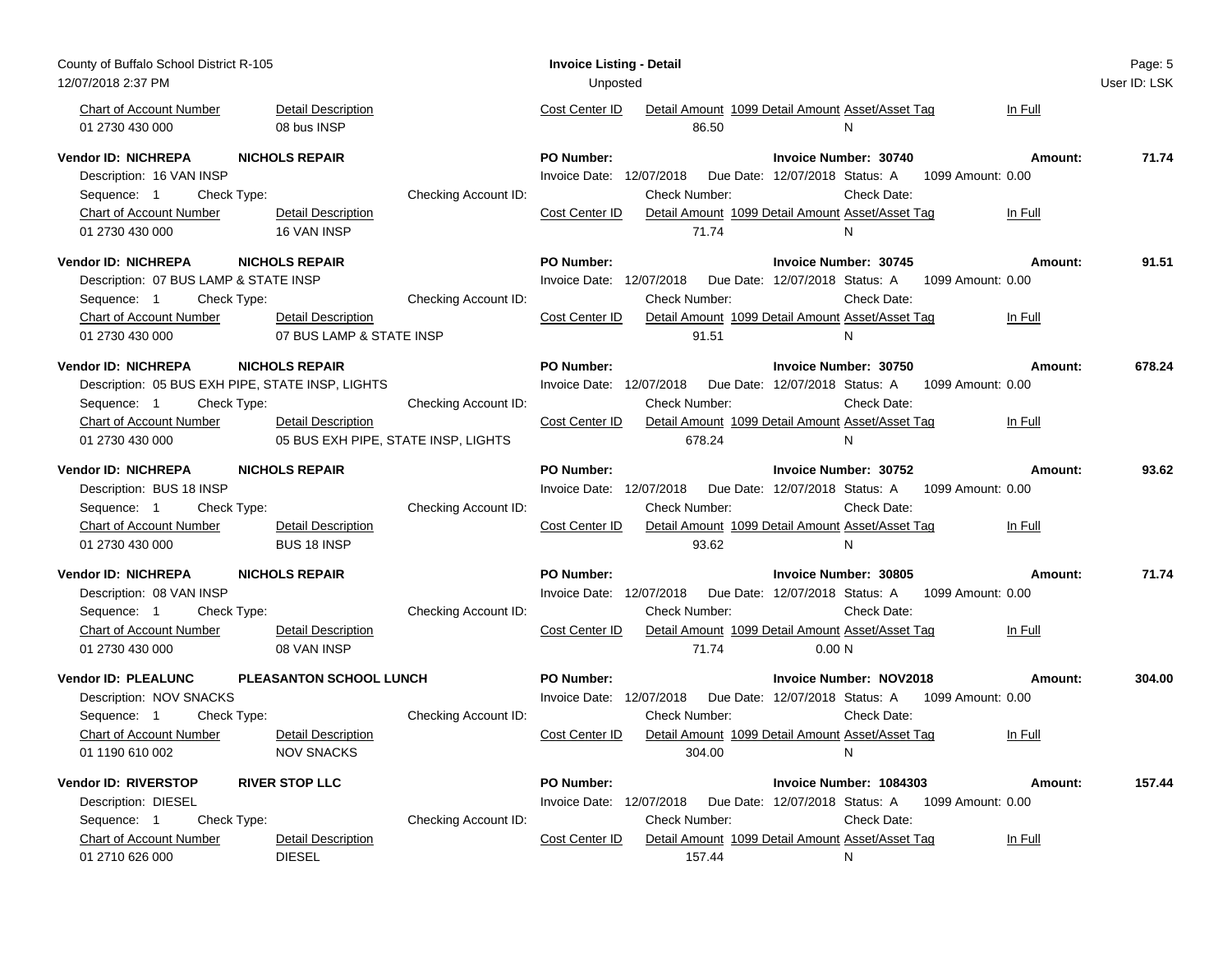| County of Buffalo School District R-105<br>12/07/2018 2:37 PM                                                                            |                                                                                             | <b>Invoice Listing - Detail</b><br>Unposted                                                      |                                                                                                                                                                                  |                    | Page: 6<br>User ID: LSK |
|------------------------------------------------------------------------------------------------------------------------------------------|---------------------------------------------------------------------------------------------|--------------------------------------------------------------------------------------------------|----------------------------------------------------------------------------------------------------------------------------------------------------------------------------------|--------------------|-------------------------|
| <b>Vendor ID: RIVERSTOP</b><br>Description: TREATMENT<br>Check Type:<br>Sequence: 1<br><b>Chart of Account Number</b><br>01 2730 430 000 | <b>RIVER STOP LLC</b><br>Checking Account ID:<br><b>Detail Description</b><br>TREATMENT     | <b>PO Number:</b><br>Invoice Date: 12/07/2018<br>Check Number:<br>Cost Center ID<br>8.49         | Invoice Number: 1084304<br>Due Date: 12/07/2018 Status: A 1099 Amount: 0.00<br>Check Date:<br>Detail Amount 1099 Detail Amount Asset/Asset Tag<br>N                              | Amount:<br>In Full | 8.49                    |
| Vendor ID: RIVERSTOP<br>Description: TREATMENT<br>Sequence: 1<br>Check Type:<br>Chart of Account Number<br>01 2730 430 000               | <b>RIVER STOP LLC</b><br>Checking Account ID:<br>Detail Description<br>TREATMENT            | <b>PO Number:</b><br>Invoice Date: 12/07/2018<br><b>Check Number:</b><br>Cost Center ID<br>14.79 | Invoice Number: 1084386<br>Due Date: 12/07/2018 Status: A<br>1099 Amount: 0.00<br>Check Date:<br>Detail Amount 1099 Detail Amount Asset/Asset Tag<br>N                           | Amount:<br>In Full | 14.79                   |
| <b>Vendor ID: RIVERSTOP</b><br>Description: TREATMENT<br>Check Type:<br>Sequence: 1<br>Chart of Account Number<br>01 2730 430 000        | <b>RIVER STOP LLC</b><br>Checking Account ID:<br><b>Detail Description</b><br>TREATMENT     | <b>PO Number:</b><br>Invoice Date: 12/07/2018<br><b>Check Number:</b><br>Cost Center ID<br>10.38 | Invoice Number: 1085225<br>Due Date: 12/07/2018 Status: A 1099 Amount: 0.00<br>Check Date:<br>Detail Amount 1099 Detail Amount Asset/Asset Tag<br>N.                             | Amount:<br>In Full | 10.38                   |
| Vendor ID: RIVERSTOP<br>Description: TREATMENT<br>Sequence: 1<br>Check Type:<br><b>Chart of Account Number</b><br>01 2730 430 000        | <b>RIVER STOP LLC</b><br>Checking Account ID:<br>Detail Description<br>TREATMENT            | <b>PO Number:</b><br>Invoice Date: 12/07/2018<br><b>Check Number:</b><br>Cost Center ID<br>14.79 | Invoice Number: 1086360<br>Due Date: 12/07/2018 Status: A<br>1099 Amount: 0.00<br>Check Date:<br>Detail Amount 1099 Detail Amount Asset/Asset Tag<br>N                           | Amount:<br>In Full | 14.79                   |
| Vendor ID: RIVERSTOP<br>Description: TREATMENT<br>Sequence: 1<br>Check Type:<br><b>Chart of Account Number</b><br>01 2730 430 000        | <b>RIVER STOP LLC</b><br>Checking Account ID:<br><b>Detail Description</b><br>TREATMENT     | <b>PO Number:</b><br>Invoice Date: 12/07/2018<br><b>Check Number:</b><br>Cost Center ID<br>14.79 | Invoice Number: 1087189<br>Due Date: 12/07/2018 Status: A 1099 Amount: 0.00<br>Check Date:<br>Detail Amount 1099 Detail Amount Asset/Asset Tag<br>N                              | Amount:<br>In Full | 14.79                   |
| <b>Vendor ID: RIVERSTOP</b><br>Description: DIESEL<br>Sequence: 1<br>Check Type:<br>Chart of Account Number<br>01 2710 626 000           | <b>RIVER STOP LLC</b><br>Checking Account ID:<br><b>Detail Description</b><br><b>DIESEL</b> | <b>PO Number:</b><br>Invoice Date: 12/07/2018<br><b>Check Number:</b><br>Cost Center ID<br>26.62 | Invoice Number: 1087925<br>Due Date: 12/07/2018 Status: A 1099 Amount: 0.00<br>Check Date:<br>Detail Amount 1099 Detail Amount Asset/Asset Tag<br>N.                             | Amount:<br>In Full | 26.62                   |
| <b>Vendor ID: RIVERSTOP</b><br>Description: GAS<br>Sequence: 1<br>Check Type:<br><b>Chart of Account Number</b><br>01 2710 626 000       | <b>RIVER STOP LLC</b><br>Checking Account ID:<br><b>Detail Description</b><br>GAS           | <b>PO Number:</b><br>Check Number:<br>Cost Center ID<br>25.93                                    | Invoice Number: 1088151<br>Invoice Date: 12/07/2018  Due Date: 12/07/2018  Status: A  1099  Amount: 0.00<br>Check Date:<br>Detail Amount 1099 Detail Amount Asset/Asset Tag<br>N | Amount:<br>In Full | 25.93                   |
| Vendor ID: RIVERSTOP<br>Description: DIESEL<br>Sequence: 1<br>Check Type:                                                                | <b>RIVER STOP LLC</b><br>Checking Account ID:                                               | PO Number:<br>Invoice Date: 12/07/2018<br>Check Number:                                          | <b>Invoice Number: 7231</b><br>Due Date: 12/07/2018 Status: A<br>1099 Amount: 0.00<br>Check Date:                                                                                | Amount:            | 17.00                   |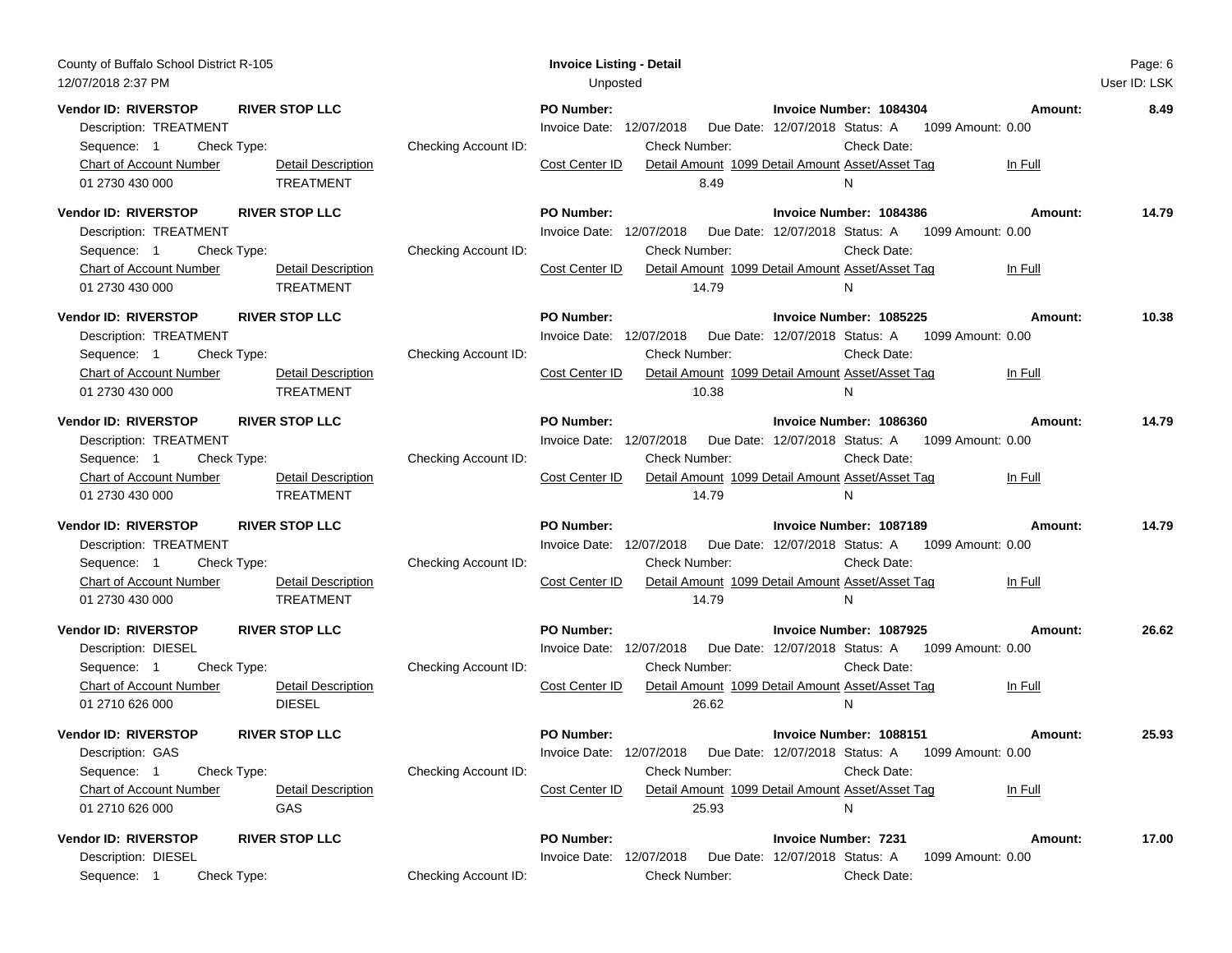| County of Buffalo School District R-105 |                           |                      | <b>Invoice Listing - Detail</b>                                                 | Page: 7      |
|-----------------------------------------|---------------------------|----------------------|---------------------------------------------------------------------------------|--------------|
| 12/07/2018 2:37 PM                      |                           |                      | Unposted                                                                        | User ID: LSK |
| <b>Chart of Account Number</b>          | <b>Detail Description</b> |                      | Detail Amount 1099 Detail Amount Asset/Asset Tag<br>Cost Center ID<br>In Full   |              |
| 01 2710 626 000                         | <b>DIESEL</b>             |                      | 17.00<br>N                                                                      |              |
| <b>Vendor ID: RIVERSTOP</b>             | <b>RIVER STOP LLC</b>     |                      | <b>PO Number:</b><br><b>Invoice Number: 7232</b><br>Amount:                     | 68.80        |
| Description: diesel                     |                           |                      | Invoice Date: 12/07/2018  Due Date: 12/07/2018  Status: A<br>1099 Amount: 0.00  |              |
| Check Type:<br>Sequence: 1              |                           | Checking Account ID: | Check Number:<br>Check Date:                                                    |              |
| Chart of Account Number                 | <b>Detail Description</b> |                      | Cost Center ID<br>Detail Amount 1099 Detail Amount Asset/Asset Tag<br>In Full   |              |
| 01 2710 626 000                         | <b>DIESEL</b>             |                      | 68.80<br>N                                                                      |              |
| Vendor ID: RIVERSTOP                    | <b>RIVER STOP LLC</b>     |                      | <b>PO Number:</b><br><b>Invoice Number: 7233</b><br>Amount:                     | 4.39         |
| Description: DIESEL                     |                           |                      | Invoice Date: 12/07/2018  Due Date: 12/07/2018  Status: A<br>1099 Amount: 0.00  |              |
| Check Type:<br>Sequence: 1              |                           | Checking Account ID: | Check Number:<br>Check Date:                                                    |              |
| <b>Chart of Account Number</b>          | <b>Detail Description</b> |                      | Cost Center ID<br>Detail Amount 1099 Detail Amount Asset/Asset Tag<br>In Full   |              |
| 01 2710 626 000                         | <b>DIESEL</b>             |                      | 4.39<br>N                                                                       |              |
| Vendor ID: RIVERSTOP                    | <b>RIVER STOP LLC</b>     |                      | <b>PO Number:</b><br><b>Invoice Number: 7237</b><br>Amount:                     | 115.17       |
| Description: DIESEL                     |                           |                      | Invoice Date: 12/07/2018  Due Date: 12/07/2018  Status: A<br>1099 Amount: 0.00  |              |
| Check Type:<br>Sequence: 1              |                           | Checking Account ID: | Check Number:<br>Check Date:                                                    |              |
| <b>Chart of Account Number</b>          | <b>Detail Description</b> |                      | Cost Center ID<br>Detail Amount 1099 Detail Amount Asset/Asset Tag<br>In Full   |              |
| 01 2710 626 000                         | <b>DIESEL</b>             |                      | 115.17<br>N                                                                     |              |
|                                         |                           |                      |                                                                                 |              |
| Vendor ID: RIVERSTOP                    | <b>RIVER STOP LLC</b>     |                      | <b>PO Number:</b><br><b>Invoice Number: 7244</b><br>Amount:                     | 112.41       |
| Description: DIESEL                     |                           |                      | Invoice Date: 12/07/2018<br>Due Date: 12/07/2018 Status: A<br>1099 Amount: 0.00 |              |
| Check Type:<br>Sequence: 1              |                           | Checking Account ID: | Check Number:<br>Check Date:                                                    |              |
| <b>Chart of Account Number</b>          | <b>Detail Description</b> |                      | Detail Amount 1099 Detail Amount Asset/Asset Tag<br>Cost Center ID<br>In Full   |              |
| 01 2710 626 000                         | <b>DIESEL</b>             |                      | 112.41<br>N                                                                     |              |
| Vendor ID: RIVERSTOP                    | <b>RIVER STOP LLC</b>     |                      | <b>PO Number:</b><br><b>Invoice Number: 7245</b><br>Amount:                     | 107.83       |
| Description: DIESEL                     |                           |                      | Invoice Date: 12/07/2018<br>Due Date: 12/07/2018 Status: A<br>1099 Amount: 0.00 |              |
| Check Type:<br>Sequence: 1              |                           | Checking Account ID: | Check Date:<br>Check Number:                                                    |              |
| <b>Chart of Account Number</b>          | <b>Detail Description</b> |                      | Cost Center ID<br>Detail Amount 1099 Detail Amount Asset/Asset Tag<br>In Full   |              |
| 01 2710 626 000                         | <b>DIESEL</b>             |                      | 107.83<br>N                                                                     |              |
| Vendor ID: RIVERSTOP                    | <b>RIVER STOP LLC</b>     |                      | <b>PO Number:</b><br><b>Invoice Number: 7259</b><br>Amount:                     | 103.52       |
| Description: DIESEL                     |                           |                      | Invoice Date: 12/07/2018<br>Due Date: 12/07/2018 Status: A<br>1099 Amount: 0.00 |              |
| Check Type:<br>Sequence: 1              |                           | Checking Account ID: | Check Number:<br>Check Date:                                                    |              |
| Chart of Account Number                 | <b>Detail Description</b> |                      | Cost Center ID<br>Detail Amount 1099 Detail Amount Asset/Asset Tag<br>In Full   |              |
| 01 2710 626 000                         | <b>DIESEL</b>             |                      | 103.52<br>N                                                                     |              |
| Vendor ID: RIVERSTOP                    | <b>RIVER STOP LLC</b>     |                      | <b>PO Number:</b><br>Invoice Number: 7269<br>Amount:                            | 123.19       |
| Description: DIESEL                     |                           |                      | Invoice Date: 12/07/2018  Due Date: 12/07/2018  Status: A<br>1099 Amount: 0.00  |              |
| Sequence: 1<br>Check Type:              |                           | Checking Account ID: | Check Date:<br>Check Number:                                                    |              |
| <b>Chart of Account Number</b>          | <b>Detail Description</b> |                      | Detail Amount 1099 Detail Amount Asset/Asset Tag<br>Cost Center ID<br>In Full   |              |
| 01 2730 430 000                         | <b>DIESEL</b>             |                      | 123.19<br>N                                                                     |              |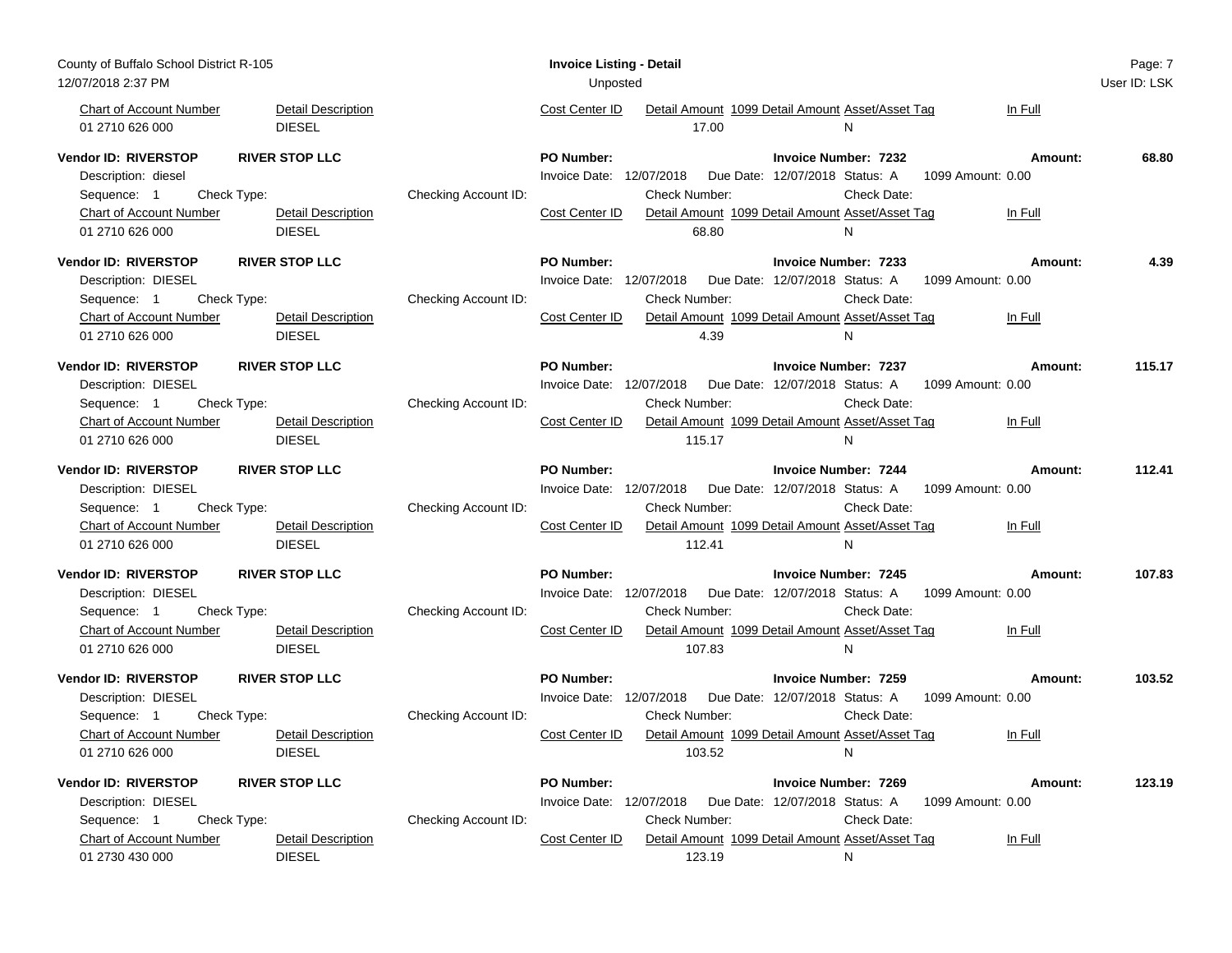| County of Buffalo School District R-105<br>12/07/2018 2:37 PM                                                                                                                                                                                        |                                                                           | <b>Invoice Listing - Detail</b><br>Unposted                                                                                 |                                                                                                                                                               | Page: 8<br>User ID: LSK                                                        |
|------------------------------------------------------------------------------------------------------------------------------------------------------------------------------------------------------------------------------------------------------|---------------------------------------------------------------------------|-----------------------------------------------------------------------------------------------------------------------------|---------------------------------------------------------------------------------------------------------------------------------------------------------------|--------------------------------------------------------------------------------|
| Vendor ID: RIVERSTOP<br><b>RIVER STOP LLC</b><br>Description: DIESEL<br>Check Type:<br>Sequence: 1<br><b>Chart of Account Number</b><br><b>Detail Description</b><br><b>DIESEL</b><br>01 2730 430 000                                                | Checking Account ID:                                                      | <b>PO Number:</b><br>Invoice Date: 12/07/2018<br>Check Number:<br>Cost Center ID<br>75.91                                   | <b>Invoice Number: 7270</b><br>Due Date: 12/07/2018 Status: A<br>Check Date:<br>Detail Amount 1099 Detail Amount Asset/Asset Tag<br>N                         | 75.91<br>Amount:<br>1099 Amount: 0.00<br>In Full                               |
| Vendor ID: RIVERSTOP<br><b>RIVER STOP LLC</b><br>Description: DIESEL<br>Check Type:<br>Sequence: 1<br>Chart of Account Number<br>Detail Description<br><b>DIESEL</b><br>01 2710 626 000                                                              | Checking Account ID:                                                      | PO Number:<br>Invoice Date: 12/07/2018<br>Check Number:<br>Cost Center ID<br>105.67                                         | <b>Invoice Number: 7275</b><br>Due Date: 12/07/2018 Status: A<br>Check Date:<br>Detail Amount 1099 Detail Amount Asset/Asset Tag<br>N                         | 105.67<br>Amount:<br>1099 Amount: 0.00<br>In Full                              |
| <b>Vendor ID: RIVERSTOP</b><br><b>RIVER STOP LLC</b><br>Description: GAS<br>Check Type:<br>Sequence: 1<br>Chart of Account Number<br>Detail Description<br>01 2710 626 000<br>GAS                                                                    | Checking Account ID:                                                      | <b>PO Number:</b><br>Invoice Date: 12/07/2018<br><b>Check Number:</b><br>Cost Center ID<br>26.26                            | <b>Invoice Number: 7276</b><br>Due Date: 12/07/2018 Status: A<br>Check Date:<br>Detail Amount 1099 Detail Amount Asset/Asset Tag<br>N.                        | 26.26<br>Amount:<br>1099 Amount: 0.00<br>In Full                               |
| Vendor ID: RIVERSTOP<br><b>RIVER STOP LLC</b><br>Description: DIESEL<br>Sequence: 1<br>Check Type:<br><b>Chart of Account Number</b><br><b>Detail Description</b><br>01 2710 626 000<br><b>DIESEL</b>                                                | Checking Account ID:                                                      | <b>PO Number:</b><br>Invoice Date: 12/07/2018<br>Check Number:<br>Cost Center ID<br>105.88                                  | <b>Invoice Number: 7278</b><br>Due Date: 12/07/2018 Status: A<br>Check Date:<br>Detail Amount 1099 Detail Amount Asset/Asset Tag<br>N                         | 105.88<br>Amount:<br>1099 Amount: 0.00<br>In Full                              |
| Vendor ID: SHERCLER<br><b>SHERMAN COUNTY CLERK</b><br>Description: 2018 ELECTION<br>Sequence: 1<br>Check Type:<br><b>Chart of Account Number</b><br><b>Detail Description</b><br>01 2310 310 000<br>2018 ELECTION                                    | Checking Account ID:                                                      | PO Number:<br>Invoice Date: 12/07/2018<br><b>Check Number:</b><br>Cost Center ID<br>50.00                                   | <b>Invoice Number: NOV2018</b><br>Due Date: 12/07/2018 Status: A<br>Check Date:<br>Detail Amount 1099 Detail Amount Asset/Asset Tag<br>N                      | 50.00<br>Amount:<br>1099 Amount: 0.00<br>In Full                               |
| Vendor ID: STERLCOMP<br><b>STERLING COMPUTERS</b><br>Description: REAP-CHROMEBOOKS<br>Sequence: 1<br>Check Type:<br>Chart of Account Number<br><b>Detail Description</b><br>01 6992 610 000<br>01 6992 610 000<br>Licenses<br>01 6992 610 000        | Checking Account ID:<br>HP 11 G6 EE Chromebook-<br>Enrollment-White Glove | PO Number: 18-19-0066<br>Invoice Date: 12/07/2018<br><b>Check Number:</b><br>Cost Center ID<br>5,183.50<br>625.00<br>375.00 | Invoice Number: 0048388<br>Due Date: 12/07/2018 Status: A<br>Check Date:<br>Detail Amount 1099 Detail Amount Asset/Asset Tag<br>0.00 N<br>0.00 N<br>0.00 N    | 6,183.50<br>Amount:<br>1099 Amount: 0.00<br>In Full<br>Final<br>Final<br>Final |
| Vendor ID: THOMPCO<br><b>THOMPSON CO., THE</b><br>Description: TISSUES<br>Check Type:<br>Sequence: 1<br><b>Chart of Account Number</b><br><b>Detail Description</b><br><b>TISSUES</b><br>01 2610 610 000<br><b>Vendor ID: TRANE</b><br>TRANE US, INC | Checking Account ID:                                                      | <b>PO Number:</b><br>Invoice Date: 12/07/2018<br><b>Check Number:</b><br>Cost Center ID<br>152.72<br>PO Number:             | Invoice Number: 2097355<br>Due Date: 12/07/2018 Status: A<br>Check Date:<br>Detail Amount 1099 Detail Amount Asset/Asset Tag<br>N<br>Invoice Number: 39523846 | Amount:<br>152.72<br>1099 Amount: 0.00<br>In Full<br>Amount:<br>453.00         |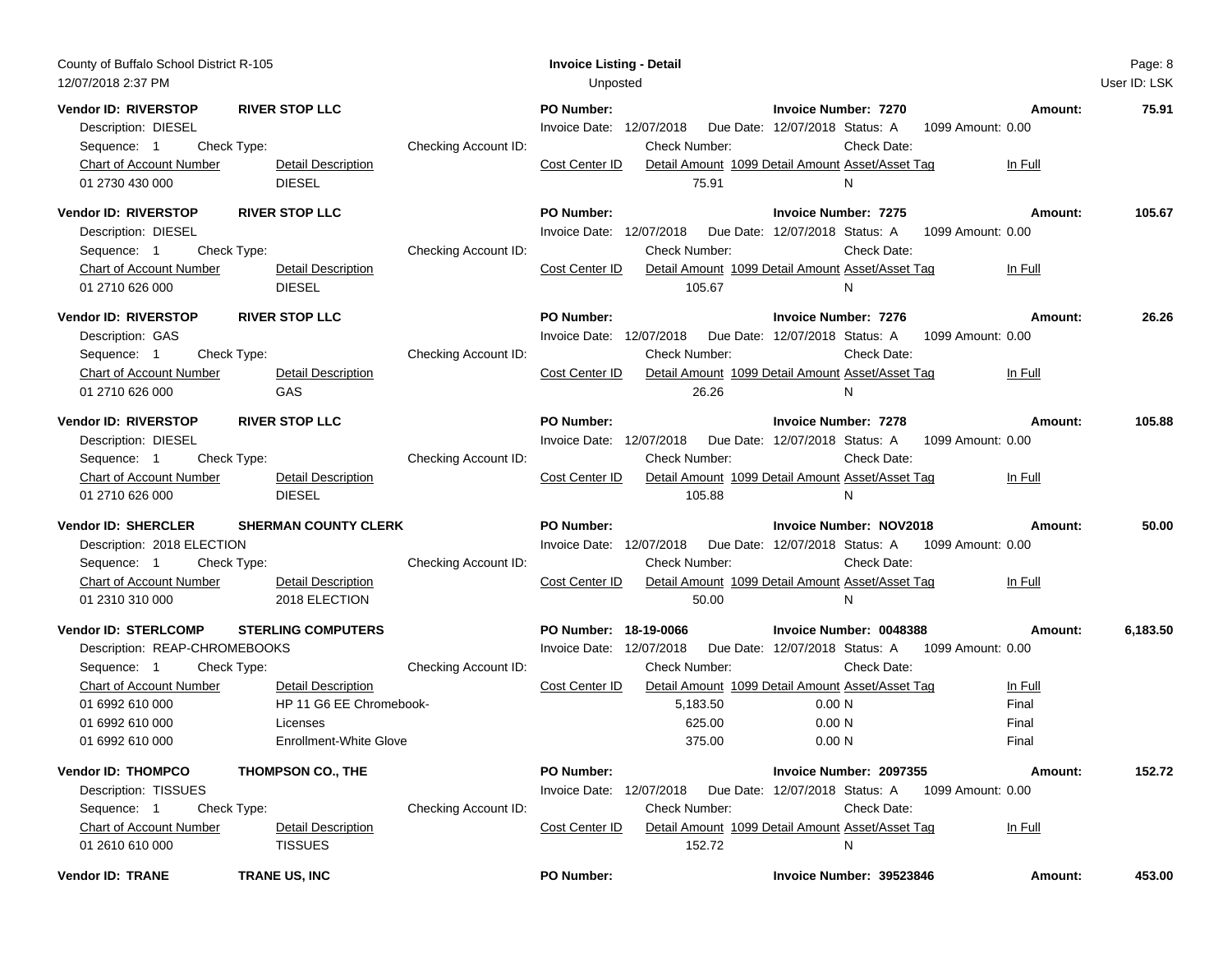| County of Buffalo School District R-105<br>12/07/2018 2:37 PM                                                                             |                                                                                     |                      | <b>Invoice Listing - Detail</b><br>Unposted                                             |                                          |                                                                                                                                                                 |                                         | Page: 9<br>User ID: LSK |
|-------------------------------------------------------------------------------------------------------------------------------------------|-------------------------------------------------------------------------------------|----------------------|-----------------------------------------------------------------------------------------|------------------------------------------|-----------------------------------------------------------------------------------------------------------------------------------------------------------------|-----------------------------------------|-------------------------|
| Description: New Valve & Actuator for HS Science<br>Sequence: 1<br>Check Type:<br>Chart of Account Number<br>01 2610 430 000              | <b>Detail Description</b><br>New Valve & Actuator for HS Science                    | Checking Account ID: | Invoice Date: 12/07/2018<br><b>Check Number:</b><br>Cost Center ID                      | Due Date: 12/07/2018 Status: A<br>453.00 | Check Date:<br>Detail Amount 1099 Detail Amount Asset/Asset Tag<br>N                                                                                            | 1099 Amount: 0.00<br>In Full            |                         |
| Vendor ID: YANDMUSI<br>Description: BARITONE REPAIR<br>Sequence: 1<br>Check Type:<br>Chart of Account Number<br>01 1100 610 000 003       | YANDA'S MUSIC<br>Detail Description<br><b>BARITONE REPAIR</b>                       | Checking Account ID: | <b>PO Number:</b><br>Invoice Date: 12/07/2018<br><b>Check Number:</b><br>Cost Center ID | Due Date: 12/07/2018 Status: A<br>48.00  | Invoice Number: 373015<br>Check Date:<br>Detail Amount 1099 Detail Amount Asset/Asset Tag<br>N                                                                  | Amount:<br>1099 Amount: 0.00<br>In Full | 48.00                   |
|                                                                                                                                           |                                                                                     |                      | Batch 1099 Total:                                                                       |                                          | 88.00                                                                                                                                                           | Batch Total:                            | 37,564.07               |
| Batch Description: MONTHLY INVOICES                                                                                                       |                                                                                     |                      | Processing Month: 12/2018                                                               |                                          |                                                                                                                                                                 |                                         |                         |
| <b>Vendor ID: AXIS</b><br>Description: Monthly Debit card fee<br>Check Type:<br>Sequence: 1<br>Chart of Account Number<br>01 2510 810 000 | <b>AXIS</b><br><b>Detail Description</b><br>ADMIN OFFICE DUES/FEES                  | Checking Account ID: | <b>PO Number:</b><br>Invoice Date: 12/04/2018<br><b>Check Number:</b><br>Cost Center ID | 47.65                                    | <b>Invoice Number: 3412</b><br>Due Date: 12/04/2018 Status: A<br>Check Date:<br>Detail Amount 1099 Detail Amount Asset/Asset Tag<br>0.00 N                      | Amount:<br>1099 Amount: 0.00<br>In Full | 47.65                   |
| <b>Vendor ID: BLACHILL</b><br>Description: NAT. GAS<br>Sequence: 1<br>Check Type:<br>Chart of Account Number<br>01 2610 620 000           | <b>BLACK HILLS ENERGY</b><br>Detail Description<br>NAT. GAS                         | Checking Account ID: | <b>PO Number:</b><br>Invoice Date: 12/07/2018<br>Check Number:<br>Cost Center ID        | 2,013.15                                 | <b>Invoice Number: MONTHLY</b><br>Due Date: 12/15/2018 Status: A 1099 Amount: 0.00<br>Check Date:<br>Detail Amount 1099 Detail Amount Asset/Asset Tag<br>0.00 N | Amount:<br>In Full                      | 2,013.15                |
| <b>Vendor ID: CHARCOMM</b><br>Description: INTERNET<br>Sequence: 1<br>Check Type:<br>Chart of Account Number<br>01 2580 382 000           | <b>CHARTER COMMUNICATIONS</b><br><b>Detail Description</b><br><b>INTERNET</b>       | Checking Account ID: | PO Number:<br>Invoice Date: 12/21/2018<br>Check Number:<br>Cost Center ID               | 211.84                                   | <b>Invoice Number: Monthly</b><br>Due Date: 12/21/2018 Status: A 1099 Amount: 0.00<br>Check Date:<br>Detail Amount 1099 Detail Amount Asset/Asset Tag<br>0.00 N | Amount:<br>In Full                      | 211.84                  |
| <b>Vendor ID: DASCENT</b><br>Description: NETWORK<br>Sequence: 1<br>Check Type:<br>Chart of Account Number<br>01 2580 382 000             | DAS STATE ACCOUNTING-CENTRAL FINANCE<br><b>Detail Description</b><br><b>NETWORK</b> | Checking Account ID: | <b>PO Number:</b><br>Invoice Date: 12/21/2018<br><b>Check Number:</b><br>Cost Center ID | 229.49                                   | <b>Invoice Number: MONTHLY</b><br>Due Date: 12/21/2018 Status: A 1099 Amount: 0.00<br>Check Date:<br>Detail Amount 1099 Detail Amount Asset/Asset Tag<br>0.00 N | Amount:<br>In Full                      | 229.49                  |
| <b>Vendor ID: DAUELMINI</b><br>Description: STORAGE<br>Sequence: 1<br>Check Type:<br>Chart of Account Number<br>01 2610 733 000           | <b>DAUEL MINI-STORAGE</b><br><b>Detail Description</b><br><b>STORAGE</b>            | Checking Account ID: | <b>PO Number:</b><br>Invoice Date: 12/21/2018<br><b>Check Number:</b><br>Cost Center ID | Due Date: 12/21/2018 Status: A<br>38.00  | <b>Invoice Number: Monthly</b><br>Check Date:<br>Detail Amount 1099 Detail Amount Asset/Asset Tag<br>0.00 N                                                     | Amount:<br>1099 Amount: 0.00<br>In Full | 38.00                   |
| Vendor ID: DCPPD                                                                                                                          | <b>DCPPD</b>                                                                        |                      | <b>PO Number:</b>                                                                       |                                          | <b>Invoice Number: MONTHLY</b>                                                                                                                                  | Amount:                                 | 4,631.78                |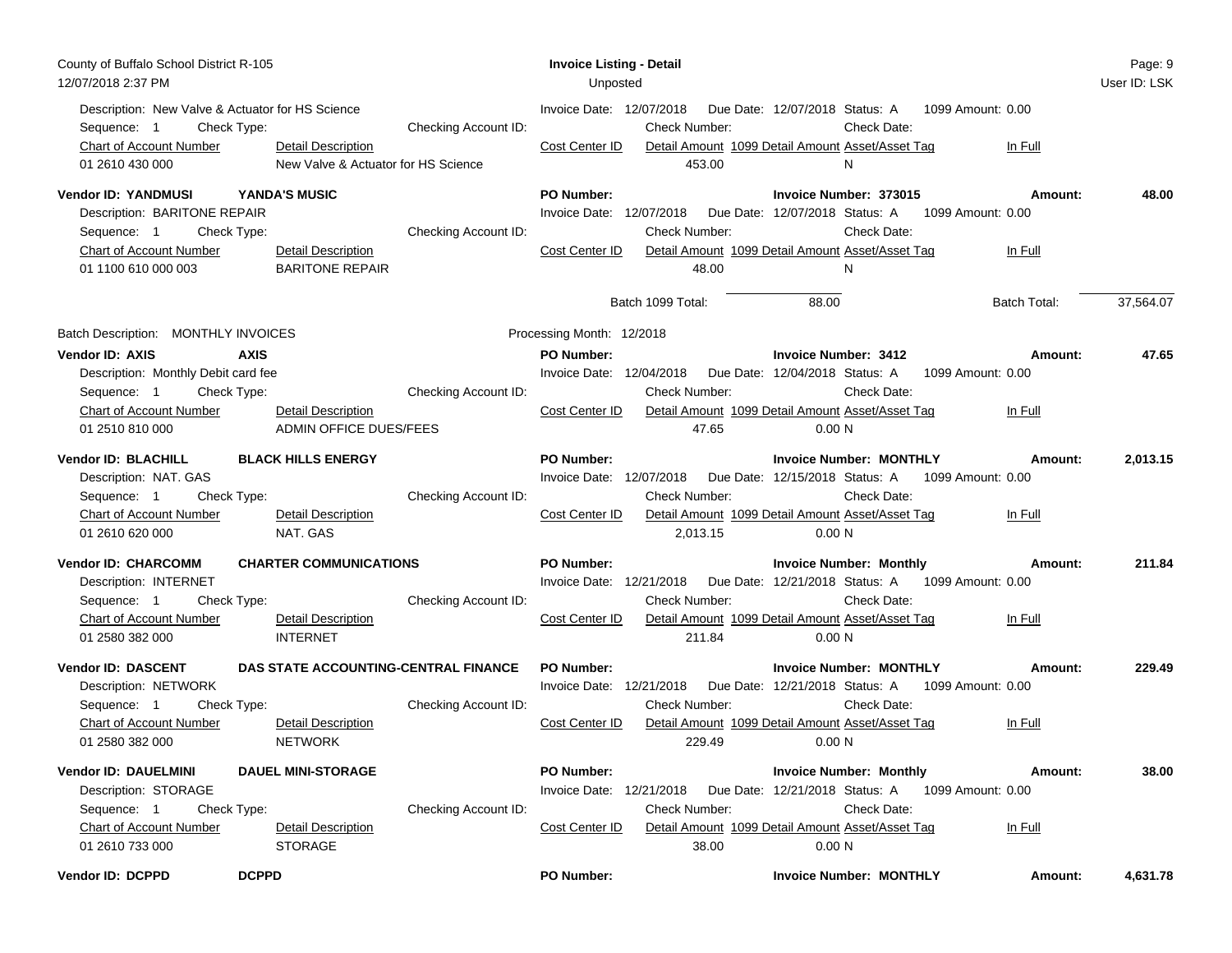| County of Buffalo School District R-105<br>12/07/2018 2:37 PM                                        |                                                             |                      | <b>Invoice Listing - Detail</b><br>Unposted |                                  |                                                                                                             |                              | Page: 10<br>User ID: LSK |
|------------------------------------------------------------------------------------------------------|-------------------------------------------------------------|----------------------|---------------------------------------------|----------------------------------|-------------------------------------------------------------------------------------------------------------|------------------------------|--------------------------|
| Description: ELECTRICITY<br>Check Type:<br>Sequence: 1<br>Chart of Account Number<br>01 2610 622 000 | <b>Detail Description</b><br><b>ELECTRICITY</b>             | Checking Account ID: | Invoice Date: 12/21/2018<br>Cost Center ID  | <b>Check Number:</b><br>4,453.42 | Due Date: 12/21/2018 Status: A<br>Check Date:<br>Detail Amount 1099 Detail Amount Asset/Asset Tag<br>0.00 N | 1099 Amount: 0.00<br>In Full |                          |
| 01 2610 622 000<br>01 2610 622 000<br>01 2610 622 000                                                | ballfield<br>concessions<br>park lot                        |                      |                                             | 32.38<br>30.77<br>115.21         | 0.00 N<br>0.00 N<br>0.00 N                                                                                  |                              |                          |
| <b>Vendor ID: FRONTIER</b>                                                                           | <b>FRONTIER</b>                                             |                      | <b>PO Number:</b>                           |                                  | <b>Invoice Number: MONTHLY</b>                                                                              | Amount:                      | 272.35                   |
| Description: TELEPHONE<br>Sequence: 1                                                                | Check Type:                                                 | Checking Account ID: | Invoice Date: 12/21/2018                    | <b>Check Number:</b>             | Due Date: 12/21/2018 Status: A<br>Check Date:                                                               | 1099 Amount: 0.00            |                          |
| Chart of Account Number<br>01 2580 382 000                                                           | Detail Description<br><b>PHONE</b>                          |                      | Cost Center ID                              | 272.35                           | Detail Amount 1099 Detail Amount Asset/Asset Tag<br>0.00 N                                                  | In Full                      |                          |
| <b>Vendor ID: HOMELEAS</b>                                                                           | <b>HOMETOWN LEASING</b>                                     |                      | <b>PO Number:</b>                           |                                  | <b>Invoice Number: MONTHLY</b>                                                                              | Amount:                      | 519.97                   |
| Description: COPIER LEASE<br>Sequence: 1                                                             | Check Type:                                                 | Checking Account ID: | Invoice Date: 12/21/2018                    | <b>Check Number:</b>             | Due Date: 12/21/2018 Status: A<br>Check Date:                                                               | 1099 Amount: 0.00            |                          |
| <b>Chart of Account Number</b><br>01 2530 443 000                                                    | <b>Detail Description</b><br><b>LEASE</b>                   |                      | Cost Center ID                              | 519.97                           | Detail Amount 1099 Detail Amount Asset/Asset Tag<br>0.00 N                                                  | In Full                      |                          |
| Vendor ID: HUNTCLEA                                                                                  | HUNTER CLEANING SERVICE, INC                                |                      | <b>PO Number:</b>                           |                                  | <b>Invoice Number: MONTHLY</b>                                                                              | Amount:                      | 7,600.00                 |
| Description: CLEANING SERVICE<br>Sequence: 1                                                         |                                                             |                      | Invoice Date: 12/21/2018                    | <b>Check Number:</b>             | Due Date: 12/21/2018 Status: A<br>Check Date:                                                               | 1099 Amount: 0.00            |                          |
| Chart of Account Number<br>01 2610 420 000                                                           | Check Type:<br><b>Detail Description</b><br><b>CLEANING</b> | Checking Account ID: | Cost Center ID                              | 7,600.00                         | Detail Amount 1099 Detail Amount Asset/Asset Tag<br>0.00 N                                                  | In Full                      |                          |
| Vendor ID: PRESXCOMP                                                                                 | <b>PRESTO-X-COMPANY</b>                                     |                      | PO Number:                                  |                                  | Invoice Number: 14707533                                                                                    | Amount:                      | 66.00                    |
| Description: Pest Services<br>Sequence: 1<br>Check Type:                                             |                                                             | Checking Account ID: | Invoice Date: 12/04/2018                    | <b>Check Number:</b>             | Due Date: 12/04/2018 Status: A<br>Check Date:                                                               | 1099 Amount: 0.00            |                          |
| Chart of Account Number<br>01 2610 431 000                                                           | <b>Detail Description</b><br><b>Monthly Services</b>        |                      | Cost Center ID                              | 66.00                            | Detail Amount 1099 Detail Amount Asset/Asset Tag<br>0.00 N                                                  | In Full                      |                          |
| Vendor ID: RAVESANI                                                                                  | <b>RAVENNA SANITATION</b>                                   |                      | <b>PO Number:</b>                           |                                  | <b>Invoice Number: MONTHLY</b>                                                                              | Amount:                      | 213.50                   |
| Description: GARBAGE<br>Sequence: 1                                                                  | Check Type:                                                 | Checking Account ID: | Invoice Date: 12/21/2018                    | <b>Check Number:</b>             | Due Date: 12/21/2018 Status: A 1099 Amount: 213.50<br>Check Date:                                           |                              |                          |
| Chart of Account Number<br>01 2610 410 000                                                           | <b>Detail Description</b><br>GARBAGE                        |                      | Cost Center ID                              | 213.50                           | Detail Amount 1099 Detail Amount Asset/Asset Tag<br>213.50 N                                                | In Full                      |                          |
| Vendor ID: TMS                                                                                       | <b>TIME MANAGEMENT SYSTEMS</b>                              |                      | PO Number:                                  |                                  | Invoice Number: 213247                                                                                      | Amount:                      | 59.85                    |
| Description: MONTHLY CONTRACT FOR TIME MGT<br>Sequence: 1                                            | Check Type:                                                 | Checking Account ID: | Invoice Date: 12/10/2018                    | <b>Check Number:</b>             | Due Date: 12/10/2018 Status: A<br>Check Date:                                                               | 1099 Amount: 0.00            |                          |
| Chart of Account Number<br>01 2510 643 000                                                           | <b>Detail Description</b><br>MONTHLY FEE                    |                      | Cost Center ID                              | 59.85                            | Detail Amount 1099 Detail Amount Asset/Asset Tag<br>0.00 N                                                  | In Full                      |                          |
| Vendor ID: VILLAPLEAS                                                                                | <b>VILLAGE OF PLEASANTON</b>                                |                      | PO Number:                                  |                                  | <b>Invoice Number: MONTHLY</b>                                                                              | Amount:                      | 469.00                   |